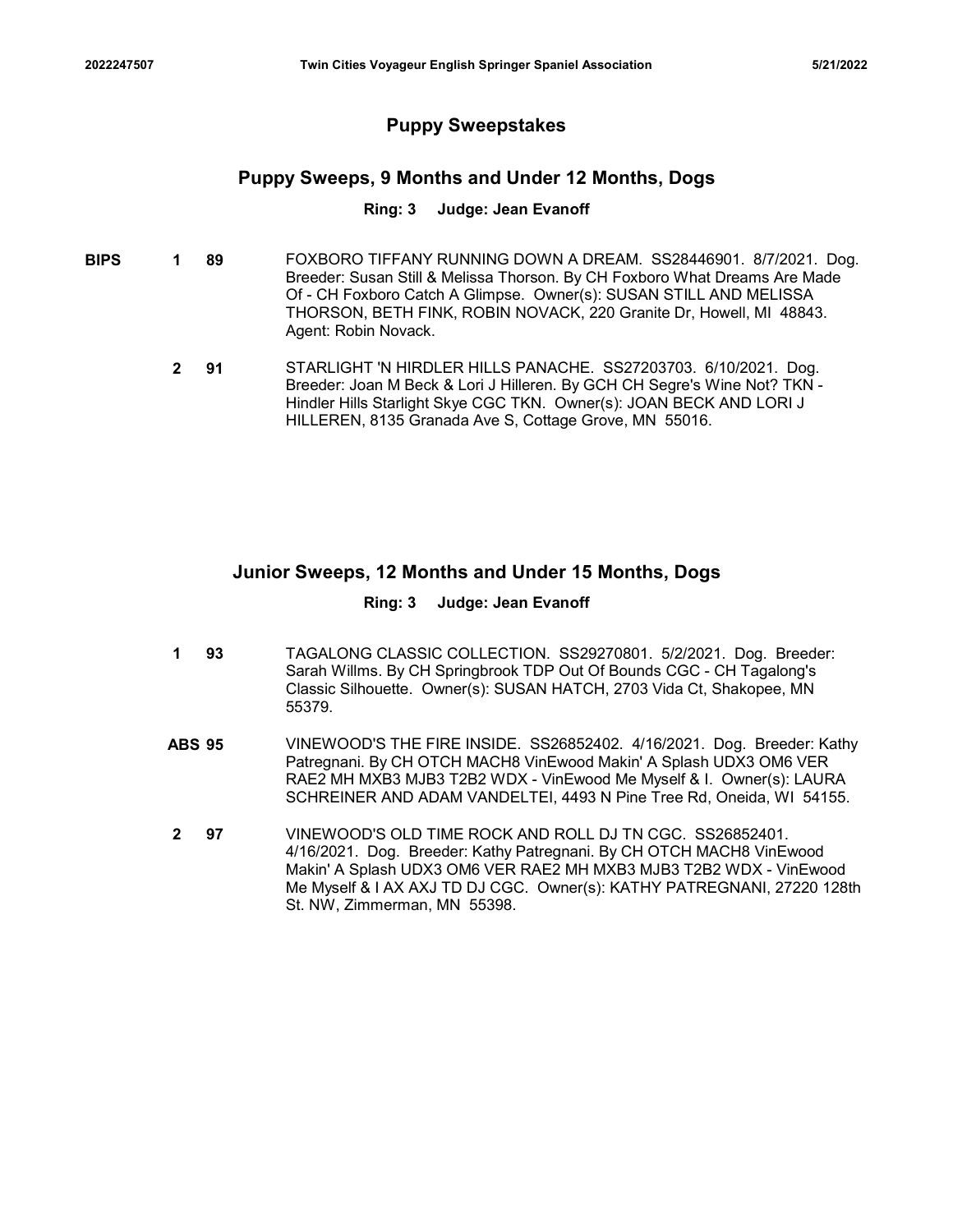# Twin Cities Voyageur English Springer Spaniel Association 5/21/2022<br>Junior Sweeps, 15 Months and Under 18 Months, Dogs<br>Ring: 3 Judge: Jean Evanoff Junior Sweeps, 15 Months and Under 18 Months, Dogs

### Ring: 3 Judge: Jean Evanoff

**1 99** VINEEWOOD'S WHOLL STOP THE RAIN DJ. SS26321201. 1/30/2021. Dog. Breeder: Kathy Patregnani. By VineEwood Minnesota Miracle - Segre's Dressed For Success At VinEwood. Owner(s): MICHELLE BERGE, 5330 Florida Ave N, Crystal, MN 55428.

# Puppy Sweeps, 6 Months and Under 9 Months, Bitches

### Ring: 3 Judge: Jean Evanoff

- 102 FOXBORO BRIARTON CHIMERE. SS31057502. 10/28/2021. Bitch. Breeder: 2 Susan Still & Cathy Vankempen. By CH Foxboro What Dreams Are Made Of - CH Foxboro Briarton Cakebread. Owner(s): SUSAN STILL AND CATHY VANKEMPEN, 220 Granite Dr, Howell, MI 48843. Agent: Robin Novack.
- 104 SADEMONT'S NOTORIOUS FAMILY TIES. SS31311106. 11/14/2021. Bitch. 3 Breeder: Deborah Peck & Laurie Green. By CH Polesitter Freeway - CH Sademont's Wil-Orion ALl IN THe Family ACT1 SIN. Owner(s): HEATHER RAND AND DEBORAH PECK, 530 Cooper Ave E, Inver Grove Heights, MN 55076.
- 1 106 CROSSROADS JOCKEYHILL SIMPLY THE BEST. SS31209902. 10/23/2021. Bitch. Breeder: Laurie Green, Crline Jesseman, Boris Pegan, Jody Garcini. By GCHG CH Wil-Orion's Twenty Twenty OAP AJP CGC - CH Jockeyhill One Last Time. Owner(s): SUSAN HATCH, 2703 Vida Ct, Shakopee, MN 55379.

# Puppy Sweeps, 9 Months and Under 12 Months, Bitches

### Ring: 3 Judge: Jean Evanoff

- **BOSBIPS 1 108** FOXBORO UP ALL NIGHT. SS30039401. 7/25/2021. Bitch. Breeder: Melissa Thorson & Susan Still. By Telltale Bohemian Rhapsody - Foxboro Justify. Owner(s): MELISSA THORSON & SUSAN STILL, 7286 Lochmoor Dr, Ypslianti, MI 48197.
	- 110 WIL-ORION'S OFF THE BEATEN PATH. SS17678302. 7/12/2021. Bitch. Breeder: Janice Johnson, Erica & Riley Brookshire, Courtney Hansen. By Ch Foxboro Wil-Orion's Outside the Lines - Desertsun Wil-Orion's Goodbye Ordinary. Owner(s): JANICE JOHNSON AND ERICA & RILEY BROOKSHIRE, 310 Birch Drive SE, Saint Cloud, MN 56304. 3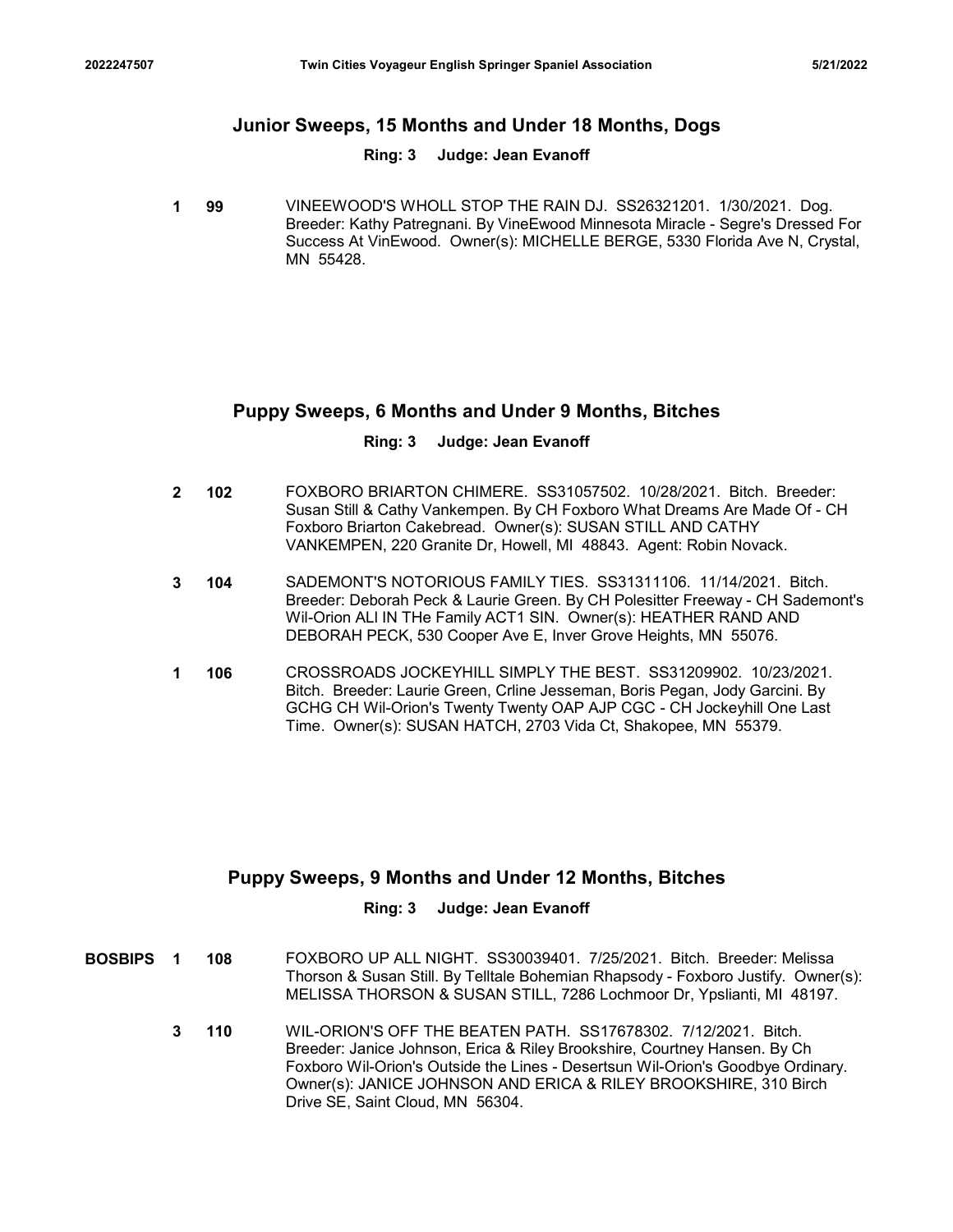2022247507 Twin Cities Voyageur English Springer Spaniel Association 5/21/2022<br>2022247507 TIFFANY'S AUTHENTIC. SS29154101. 8/5/2021. Bitch. Breeder: Elizabeth Fink<br>2014 & Robin Novack. By CH Chelsae Infinite Blessing - CH 114 TIFFANY'S AUTHENTIC. SS29154101. 8/5/2021. Bitch. Breeder: Elizabeth Fink 2 & Robin Novack. By CH Chelsae Infinite Blessing - CH Telltale Time Will Tell. Owner(s): ROBIN NOVACK AND ELIZABETH FINK, 18118 US Highway 67 South, Milan, IL 61264.

# Junior Sweeps, 12 Months and Under 15 Months, Bitches

# Ring: 3 Judge: Jean Evanoff

**1 118** WOODBEIGH ZOOM IN. SS29972102. 5/7/2021. Bitch. Breeder: Kerrie Frederick. By CH Springbrook TDP Out Of Bounds - GCH Woodbeigh Who Tells Your Story. Owner(s): KERRIE FREDERICK, 2280 SW 204th St, Trimble, MO 64492. Agent: Robin Novack.

# Junior Sweeps, 15 Months and Under 18 Months, Bitches

# Ring: 3 Judge: Jean Evanoff

**1 124** SPELLBOUND'S TRUST HIS TIMING. SS23799201. 1/22/2021. Bitch. Breeder: Courtney Hansen, Janice Johnson, Alice Musburger. By CH Wil-Orion's Tri To Remember AXP AJP DN CGC TKN - GCH CH Spellbound's Painting The Roses Red BN OAP NJP XFP CGCA TKI. Owner(s): COURTNEY HANSEN, 2364 La Port Dr., Mounds View, MN 55112. Junior Sweeps, 15 Months and Under 18 Months, Bitches<br>
Ring: 3 Judge: Jean Evanoff<br>
124 SPELLBOUND'S TRUS THIS TIMING. S623799201. 1/222021. Blitch. Reeder:<br>
Courtney Hansen. Janice Johnson, Alice Musburger. By CH WII-Orio

Puppy Sweeps Best of Opposite Sex to Best in 108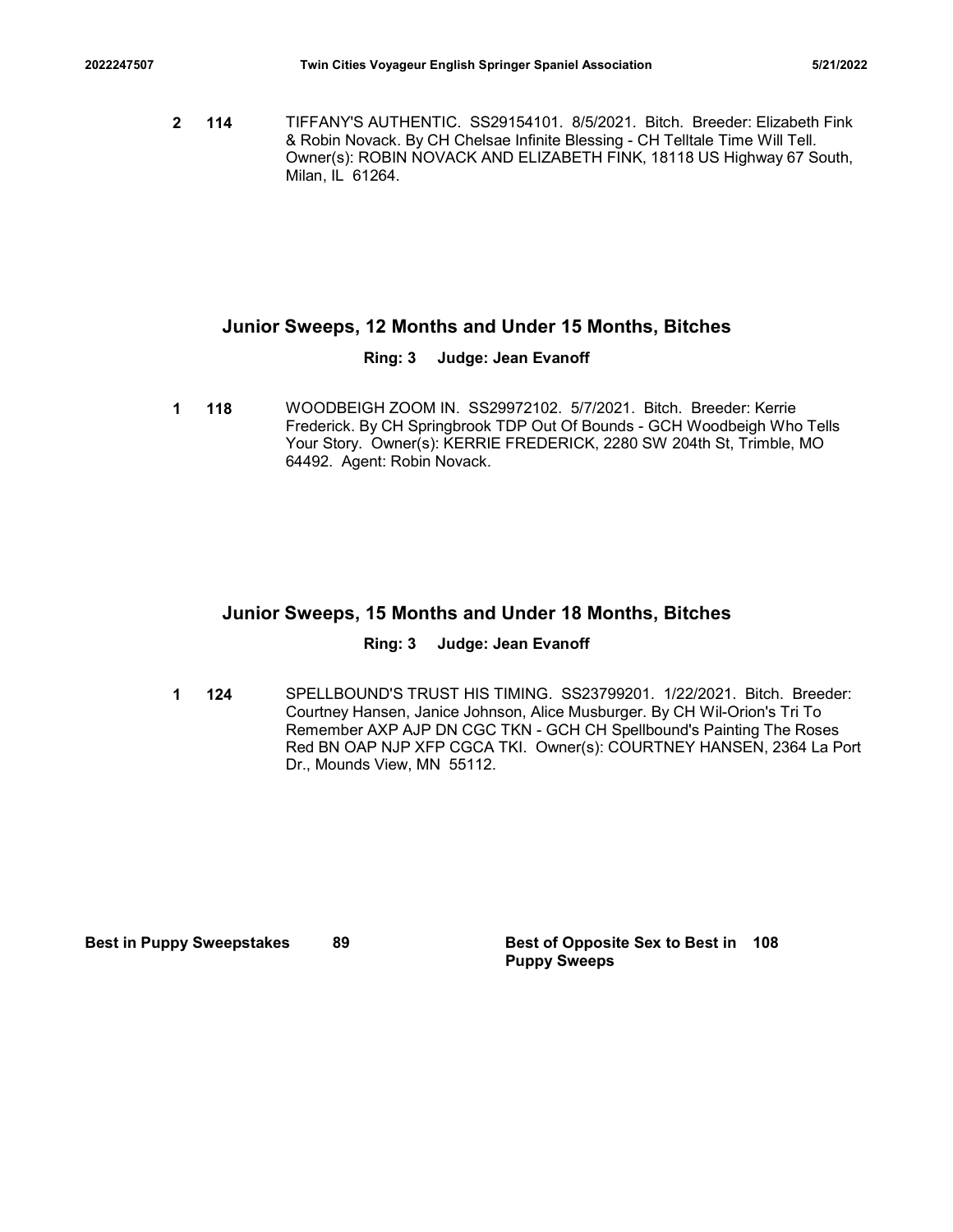# Veteran Sweepstakes

# Veteran Sweeps, 7 Years and Under 9 Years, Dogs

### Ring: 3 Judge: Jean Evanoff

**BOSBIVS 1 101** CH CEDARWOOD'S ODIN OF ARROWROCK MX MXJ MXB MJB. SR86830502. 3/13/2015. Dog. Breeder: Patricia and Wayne Welch. By GCH Cedarwood's Enchanter NA NAJ CGC - GCH Cedarwood's Made For Me. Owner(s): JEAN DOCKENDORF, 1209 2nd Ave S, Waite Park, MN 56387.

# Veteran Sweeps, 7 Years and Under 9 Years, Bitches

### Ring: 3 Judge: Jean Evanoff

- **BIVS 1 126** GCH DARTEK'S ELDAMAR JOURNEY'S ALL JAZZED UP. SR79327501. 7/9/2013. Bitch. Breeder: Tekla Viker, Kim Bullard & Julie Roberts. By CH Amilyn's Flying High - GCH Dartek's Eldamar Envision. Owner(s): TEKLA VIKER, 3610 12th Ave NW, AUstin, MN 55912.
	- **3 128** GCH CEDARWOOD'S JASMINE. SR83373605. 6/11/2014. Bitch. Breeder: Patricia Welch and Wayne Welch. By GCH Cedarwood's Enchanter NA NAJ CGC - CH Cedarwood's Angel Eyes. Owner(s): PATRICIA WELCH, 4171 Cedar Ave SE, ROchester, MN 55904. Agent: Kristi Howe.
	- 130 GCHB CH SIGNATURE'S LEAP OF FAITH CD BN RA THDN CGC TKA. 2 SR84330301. 8/21/2014. Bitch. Breeder: Mary E Dahl & Cynthia Myhre. By GCH CH Wynmoor Champagne Supernova CGC - CH Signature's Point of Grace. Owner(s): MARY DAHL, 12478 State Hwy 1, Thief River Falls, MN 56701.

# Veteran Sweeps, 9 Years and Under 11 Years, Bitches

# Ring: 3 Judge: Jean Evanoff

132 GCH CH MYSHAMROCK A SPOONFUL OF SUGAR RN CGC. SR76256703. 12/18/2012. Bitch. Breeder: Cyndi Myhre & Ann Sunderman. By GCH CH Bondir's Lumineux Albert BN RI ACT1 CGC - GCH CH Eldamar N Myshamrock Charlie's Angel THDN CGC. Owner(s): CYNDI MYHRE, 3850 219th Ave NW, Oak Grove, MN 55303. 1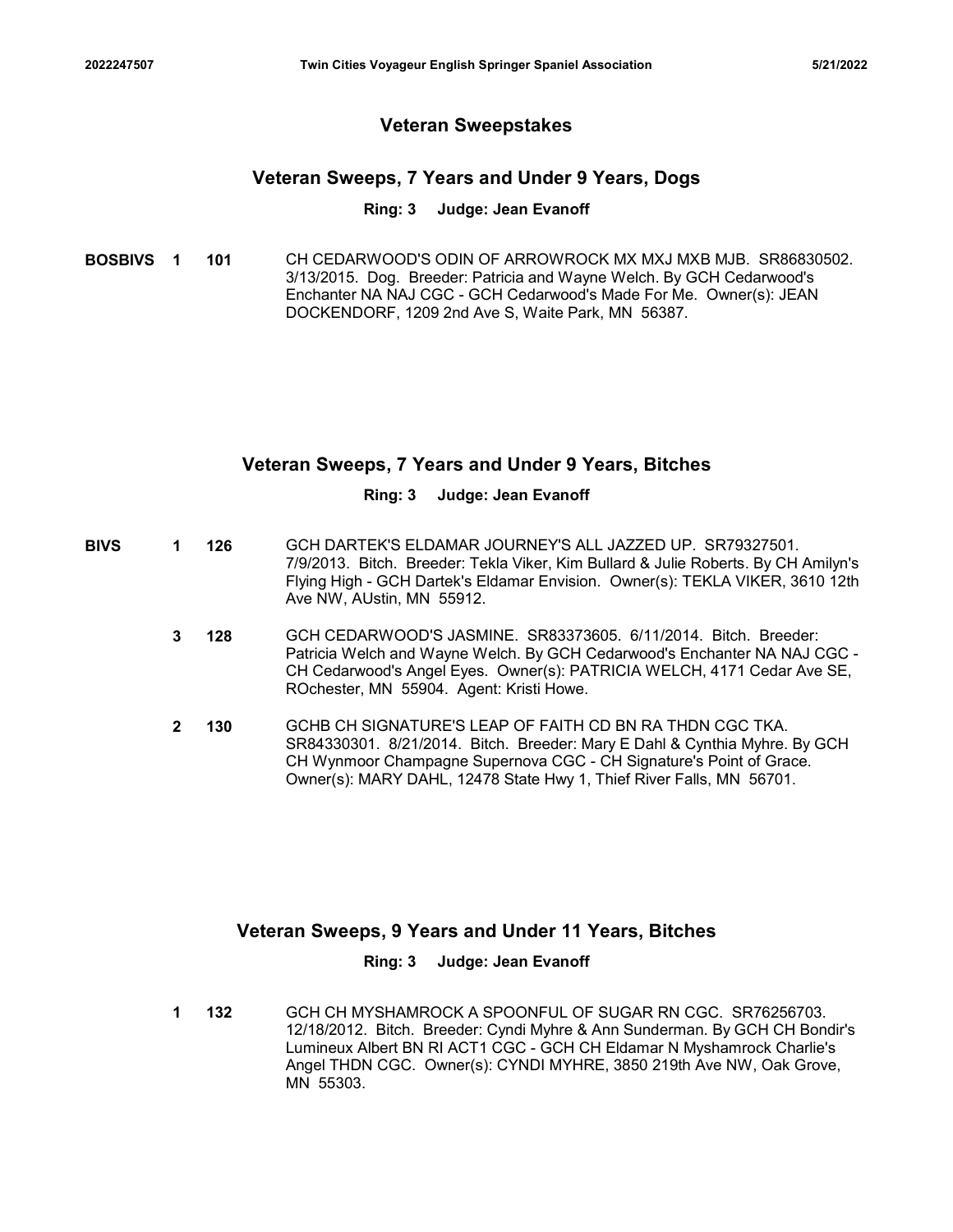# <sup>2022247507</sup> Twin Cities Voyageur English Springer Spaniel Association 5/21/2022 Veteran Sweeps, 11 Years and Over, Bitches

### Ring: 3 Judge: Jean Evanoff

- 1 134 CH SPELLBOUND'S FIRST THRU THE LOOKING GLASS CD BN RE AX AXJ CGCA TKN. SR59748602. 11/6/2009. Bitch. Breeder: Courtney Hansen, Janice Johnson. By GCH CH Wil-Orion's Twenty Twenty - PACH CH Wil-Orion's Spellbound BN RE MXP6 MJP6 MJPS MXPS PAX MFP T2BP. Owner(s): COURTNEY HANSEN, 2364 La Port Dr., Mounds View, MN 55112.
- 136 GCH CH ELDAMAR N MYSHAMROCK CHARLIE'S ANGEL THDN CGC. 2 SR46934103. 1/6/2008. Bitch. Breeder: Dr. Heidi Buytoert, Dale Buytaert, Julie Roberts. By CH Sprucehaven Under Time NA NAJ NAP NJP CD RA - CH Eldamar Cache's The Answer. Owner(s): CYNDI MYHRE, 3850 219th Ave NW, Oak Grove, MN 55303. France Control Control Control Control Control Control Control Control Control Control Control Control Control Control Control Control Control Control Control Control Control Control Control Control Control Control Control

Vet Sweeps Best of Opposite Sex to Best in 101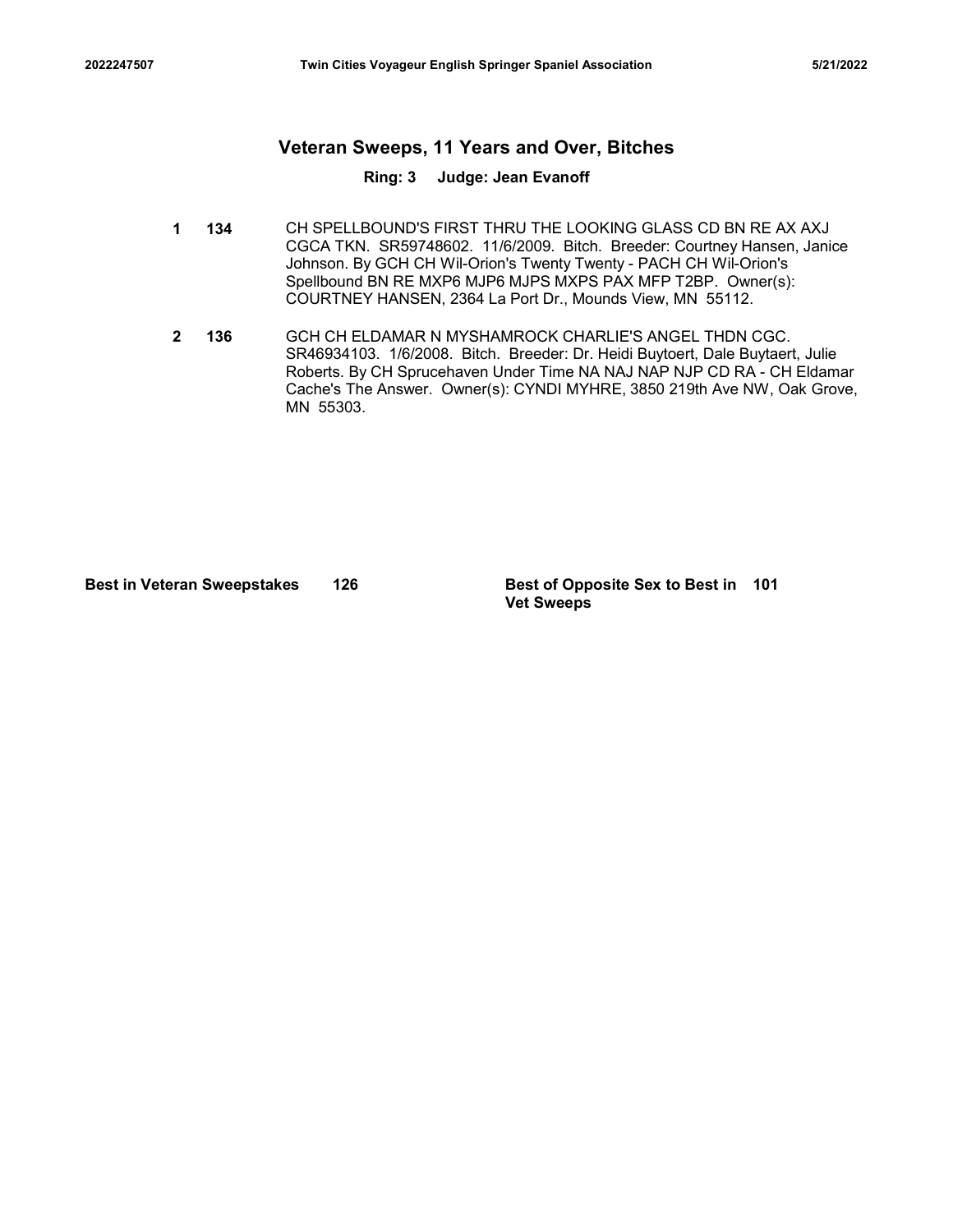# Conformation

# Puppy 9 Months and Under 12 Months, Dogs

### Ring: 3 Judge: Debra Davis

**WD, BOW, BP 5** FOXBORO TIFFANY RUNNING DOWN A DREAM. SS28446901. 8/7/2021. Dog. Breeder: Susan Still & Melissa Thorson. By CH Foxboro What Dreams Are Made Of - CH Foxboro Catch A Glimpse. Owner(s): SUSAN STILL AND MELISSA THORSON, BETH FINK, ROBIN NOVACK, 220 Granite Dr, Howell, MI 48843. Agent: Robin Novack.

# Twelve-to-Eighteen Months, Dogs

### Ring: 3 Judge: Debra Davis

- 7 VINEEWOOD'S WHOLL STOP THE RAIN DJ. SS26321201. 1/30/2021. Dog. 2 Breeder: Kathy Patregnani. By VineEwood Minnesota Miracle - Segre's Dressed For Success At VinEwood. Owner(s): MICHELLE BERGE, 5330 Florida Ave N, Crystal, MN 55428.
- 9 TAGALONG CLASSIC COLLECTION. SS29270801. 5/2/2021. Dog. Breeder: 1 Sarah Willms. By CH Springbrook TDP Out Of Bounds CGC - CH Tagalong's Classic Silhouette. Owner(s): SUSAN HATCH, 2703 Vida Ct, Shakopee, MN 55379.
- Twelve-to-Eighteen Months, Dogs<br>
Ring: 3 Judge: Debra Davis<br>
2 7 VINEEWOOD'S WHOLL STOP THE RAIN DJ. SS26321201. 1/30/2021. Dog.<br>
Breeder: Kathy Patregnani. By VineEwood Minnesota Miracle Segre's Dressed For<br>
Success At Patregnani. By CH OTCH MACH8 VinEwood Makin' A Splash UDX3 OM6 VER RAE2 MH MXB3 MJB3 T2B2 WDX - VinEwood Me Myself & I. Owner(s): LAURA SCHREINER AND ADAM VANDELTEI, 4493 N Pine Tree Rd, Oneida, WI 54155.

# Bred-by-Exhibitor Puppy, Dogs

### Ring: 3 Judge: Debra Davis

13 STARLIGHT 'N HIRDLER HILLS PANACHE. SS27203703. 6/10/2021. Dog. Breeder: Joan M Beck & Lori J Hilleren. By GCH CH Segre's Wine Not? TKN - Hindler Hills Starlight Skye CGC TKN. Owner(s): JOAN BECK AND LORI J HILLEREN, 8135 Granada Ave S, Cottage Grove, MN 55016. 1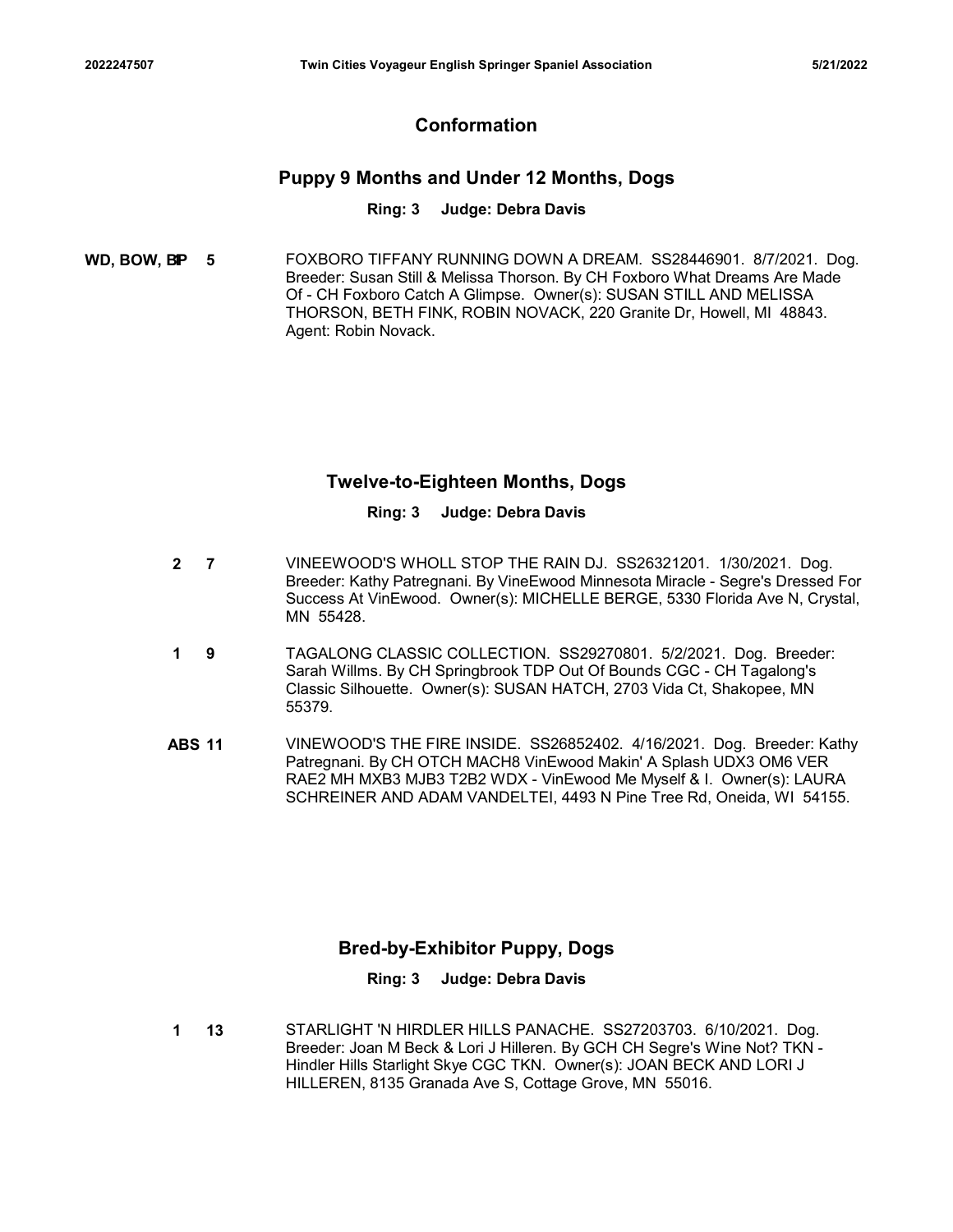# <sup>2022247507</sup> Twin Cities Voyageur English Springer Spaniel Association 5/21/2022 Bred-by-Exhibitor Adult, Dogs

# Ring: 3 Judge: Debra Davis

| <b>RWD</b> | 1 15 | TELLTALE BOHEMIAN RHAPSODY. SS11799801. 1/2/2019. Dog. Breeder:                    |
|------------|------|------------------------------------------------------------------------------------|
|            |      | Celie Florence & Robin Novack & Beth Fink. By CH Telltale Just Do It - CH Telltale |
|            |      | Aloha. Owner(s): ROBIN NOVACK AND CELIE FLORENCE & BETH FINK, 18118                |
|            |      | US Highway 67 South, Milan, IL 61264. Agent: Robin Novack.                         |

# American-bred, Dogs

### Ring: 3 Judge: Debra Davis

- 17 MYSHAMROCK SUPRISE R US. SS24268001. 11/18/2020. Dog. Breeder: Cyndi 2 Myhre. By CH Bondir's Something Good - Myshamrock By The Carolina Moon NAP NJP RN TKN CGC. Owner(s): CYNDI MYHRE, 3850 219th Ave NW, Oak Grove, MN 55303.
- 19 VINEWOOD'S OLD TIME ROCK AND ROLL DJ TN CGC. SS26852401. 1 4/16/2021. Dog. Breeder: Kathy Patregnani. By CH OTCH MACH8 VinEwood Makin' A Splash UDX3 OM6 VER RAE2 MH MXB3 MJB3 T2B2 WDX - VinEwood Me Myself & I AX AXJ TD DJ CGC. Owner(s): KATHY PATREGNANI, 27220 128th St. NW, Zimmerman, MN 55398.

# Open, Dogs

- 21 DARTEK'S THE ONE. SS21153504. 7/27/2020. Dog. Breeder: Tekla Viker, Kim 3 Bullard & Julie Roberts. By GCHS Segre's Brown Derby - GCHB Dartek's Eldamar Lyrical Journey. Owner(s): SUSAN HATCH AND TEKLA VIKER, 2703 Vida Ct, Shakopee, MN 55379.
- 23 CHRISAND WIL-ORION'S EVERYTHING IS AWESOME. SS22314207. 9/18/2020. Dog. Breeder: Gary & Nancy Mjoness. By CH Foxboro Wil-Orion's Outside the Lines - GCH TJ Chrisand Resurrection. Owner(s): JANICE JOHNSON AND ERICA & RILEY BROOKSHIRE & GARY MJONESS, 310 Birch Drive SE, Saint Cloud, MN 56304. 1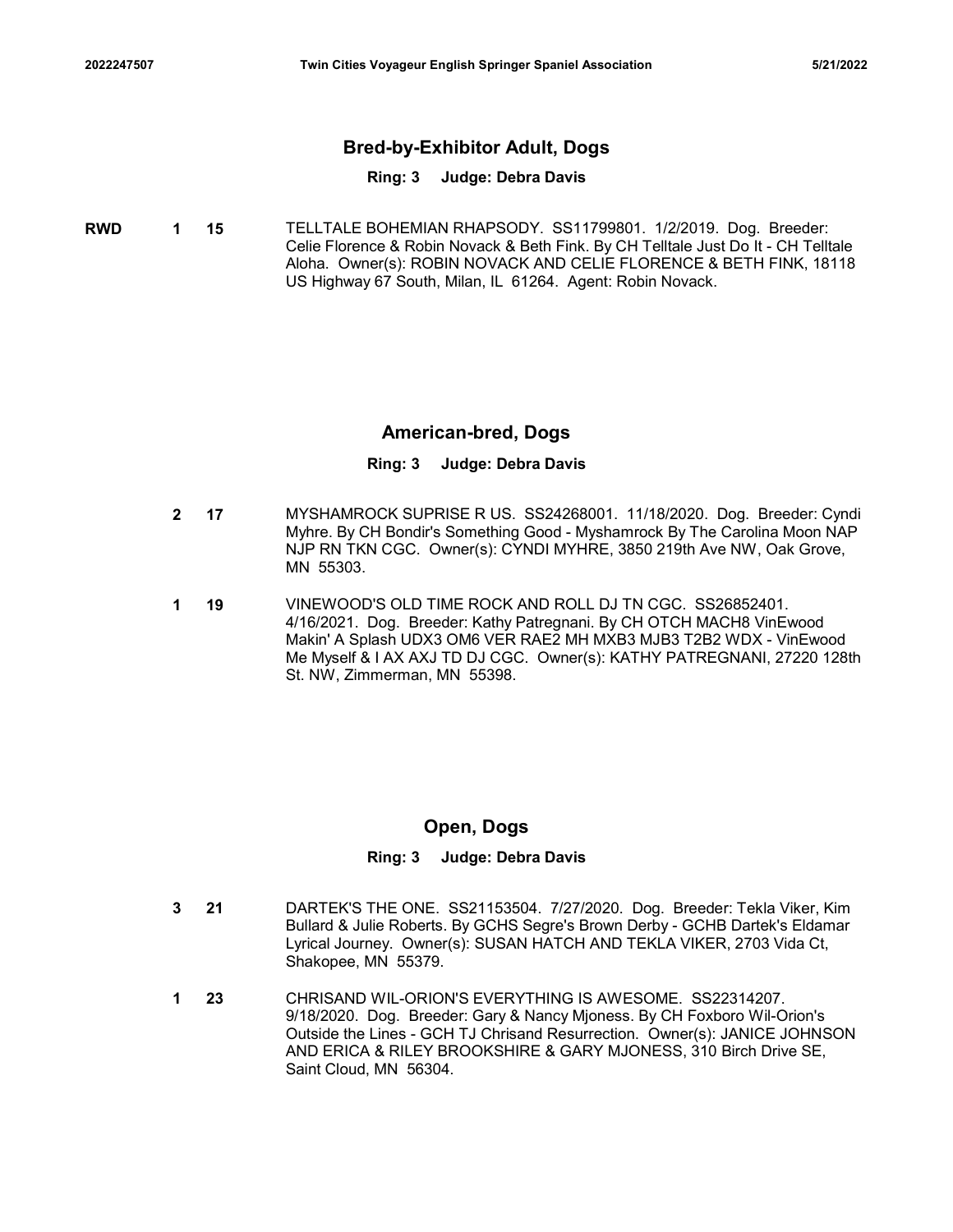2022247507 Twin Cities Voyageur English Springer Spaniel Association 5/21/2022<br>2022 TELLTALE DON'T STOP ME NOW. SS11799804. 1/2/2019. Dog. Breeder: Celie<br>2022 Florence & Robin Novack & Beth Fink. By CH Telltale Just Do It 25 TELLTALE DON'T STOP ME NOW. SS11799804. 1/2/2019. Dog. Breeder: Celie 2 Florence & Robin Novack & Beth Fink. By CH Telltale Just Do It - CH Telltale Aloha. Owner(s): CAITLIN BLOWNEY, BETH FINK AND ROBIN NOVACK, 5303 33rd Ave, Moline, IL 61265. Agent: Robin Novack. 2022247507 Twin Cities Voyageur English Springer Spaniel Association 6/21/2022<br>
25 TELLTALE DONT STOP ME NOW. SS11799804. 1/2/2019. Dog. Breeder: Celie<br>
Fichence & Robin Novack & Beth Fink. By CH Tellitate Just Do It - CH 202247507<br>
Twin Cities Voyageur English Springer Spaniel Association<br>
2 25 TELLTALE DON'T STOP ME NOW. SS11799804. 1/2/2019. Dog. Breeder: Celie<br>
Forence & Robin Novack & Beth Fink. By CH Telltis Just Do It - CH relitate<br>

| <b>Winners Dog</b>  |    | <b>Reserve Winners Dog</b> |    |
|---------------------|----|----------------------------|----|
| # of Dogs Competing | 10 | <b>Points</b>              | -- |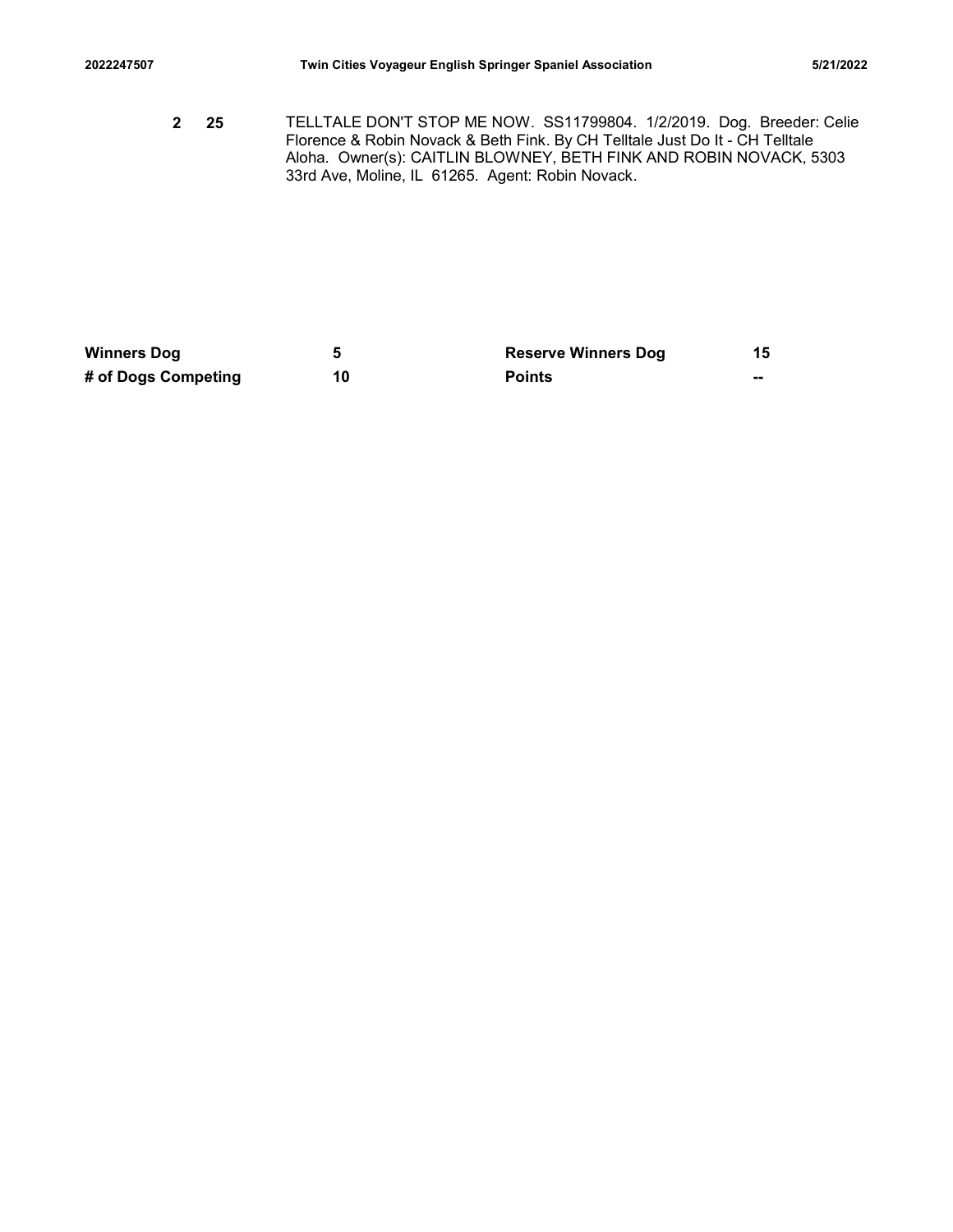# <sup>2022247507</sup> Twin Cities Voyageur English Springer Spaniel Association 5/21/2022 Puppy 6 Months and Under 9 Months, Bitches

### Ring: 3 Judge: Debra Davis

- 6 FOXBORO BRIARTON CHIMERE. SS31057502. 10/28/2021. Bitch. Breeder: 1 Susan Still & Cathy Vankempen. By CH Foxboro What Dreams Are Made Of - CH Foxboro Briarton Cakebread. Owner(s): SUSAN STILL AND CATHY VANKEMPEN, 220 Granite Dr, Howell, MI 48843. Agent: Robin Novack.
- 8 SADEMONT'S NOTORIOUS FAMILY TIES. SS31311106. 11/14/2021. Bitch. 3 Breeder: Deborah Peck & Laurie Green. By CH Polesitter Freeway - CH Sademont's Wil-Orion ALl IN THe Family ACT1 SIN. Owner(s): HEATHER RAND AND DEBORAH PECK, 530 Cooper Ave E, Inver Grove Heights, MN 55076.
- 10 CROSSROADS JOCKEYHILL SIMPLY THE BEST. SS31209902. 10/23/2021. 2 Bitch. Breeder: Laurie Green, Crline Jesseman, Boris Pegan, Jody Garcini. By GCHG CH Wil-Orion's Twenty Twenty OAP AJP CGC - CH Jockeyhill One Last Time. Owner(s): SUSAN HATCH, 2703 Vida Ct, Shakopee, MN 55379.

# Puppy 9 Months and Under 12 Months, Bitches

### Ring: 3 Judge: Debra Davis

1 14 TIFFANY'S AUTHENTIC. SS29154101. 8/5/2021. Bitch. Breeder: Elizabeth Fink & Robin Novack. By CH Chelsae Infinite Blessing - CH Telltale Time Will Tell. Owner(s): ROBIN NOVACK AND ELIZABETH FINK, 18118 US Highway 67 South, Milan, IL 61264.

# Twelve-to-Eighteen Months, Bitches

- 16 TAGALONGS LITERARY CLASSIC. SS29270802. 5/2/2021. Bitch. Breeder: 2 Sarah Willms. By GCH Springbrook TDP Out Of Bounds - CH Tagalong's Classic Silhouette. Owner(s): CORALIE HARRISON AND BURGESS HARRISON AND SARAH WILLMS, 995 5th St E, St. Paul, MN 55106.
- **RWB 1 18** WOODBEIGH ZOOM IN. SS29972102. 5/7/2021. Bitch. Breeder: Kerrie Frederick. By CH Springbrook TDP Out Of Bounds - GCH Woodbeigh Who Tells Your Story. Owner(s): KERRIE FREDERICK, 2280 SW 204th St, Trimble, MO 64492. Agent: Robin Novack.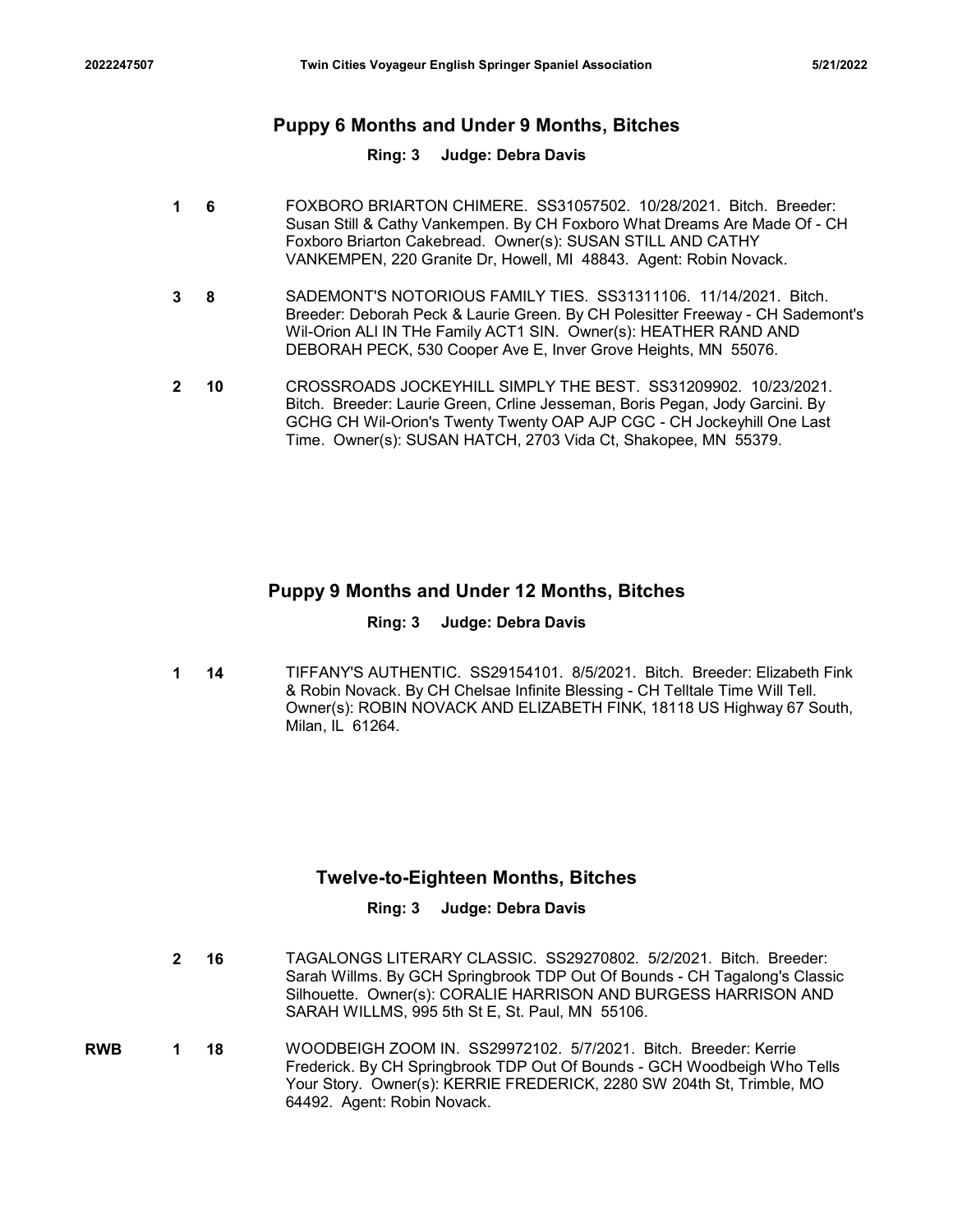7607 Twin Cities Voyageur English Springer Spaniel Association 5/21/2022<br>3 20 TAGALONG MY AMETHYST STAR. SS29270804. 5/2/2021. Bitch. Breeder:<br>19 Sarah Willms. By CH Springbrook TDP Out Of Bounds CGC - CH Tagalong's<br>19 Cla 20 TAGALONG MY AMETHYST STAR. SS29270804. 5/2/2021. Bitch. Breeder: 3 Sarah Willms. By CH Springbrook TDP Out Of Bounds CGC - CH Tagalong's Classic Silhouette. Owner(s): JOSIE MICKEY, 701 Rothwell Dr, Columbia, MO 65203.

# Bred-by-Exhibitor Puppy, Bitches

# Ring: 3 Judge: Debra Davis

- 22 FOXBORO UP ALL NIGHT. SS30039401. 7/25/2021. Bitch. Breeder: Melissa 2 Thorson & Susan Still. By Telltale Bohemian Rhapsody - Foxboro Justify. Owner(s): MELISSA THORSON & SUSAN STILL, 7286 Lochmoor Dr, Ypslianti, MI 48197.
- 24 WIL-ORION'S OFF THE BEATEN PATH. SS17678302. 7/12/2021. Bitch. WB, BBB 1 Breeder: Janice Johnson, Erica & Riley Brookshire, Courtney Hansen. By Ch Foxboro Wil-Orion's Outside the Lines - Desertsun Wil-Orion's Goodbye Ordinary. Owner(s): JANICE JOHNSON AND ERICA & RILEY BROOKSHIRE, 310 Birch Drive SE, Saint Cloud, MN 56304.

# Bred-by-Exhibitor Adult, Bitches

- 26 SPELLBOUND'S TRUST HIS TIMING. SS23799201. 1/22/2021. Bitch. Breeder: Courtney Hansen, Janice Johnson, Alice Musburger. By CH Wil-Orion's Tri To Remember AXP AJP DN CGC TKN - GCH CH Spellbound's Painting The Roses Red BN OAP NJP XFP CGCA TKI. Owner(s): COURTNEY HANSEN, 2364 La Port Dr., Mounds View, MN 55112. Ereedr: Janice Johnson, Erias & Filey Brookshire, Courtney Hansen, By Christman (Apple Towards)<br>
Foxboro Wi-Orion's Outside the Lines - Desertsum Vil-Groin's Goodbye Ordinary.<br>
Cowner(s): JANICE JOHNSON AND ERICA & RILEY B
- 10/9/2020. Bitch. Breeder: Mary P Osbun. By GCHG Wil-Orion's If Wishes Came True - GCHG Crown Royal Dirtea Marteani. Owner(s): MARY OSBUN AND LAURA EDWARDS, GREG WESSEL, 1315 Westerly Rd, Fort Wayne, IN 46845.
- 30 DARTEK'S ELDAMAR & JOURNEY'S ALLEGRO. SS21153506. 7/27/2020. 3 Bitch. Breeder: Tekla Viker, Kim Bullard & Julie Roberts. By GCHS Segre's Brown Derby CD BN RA OA OAJ - GCHB Dartek's Eldamar Lyrical Journey RN CGC TKN. Owner(s): TEKLA VIKER, 3610 12th Ave NW, AUstin, MN 55912.
- 32 TAGALONG'S MY OWN HEART. SS29320301. 5/2/2021. Bitch. Breeder: Sarah Willms. By CH Springbrook Tagalong My Own Magic - CH Tagalong's Classic Silhouette. Owner(s): SARAH WILLMS, 11633 Wisconsin Ave N, Champlin, MN 55316. 2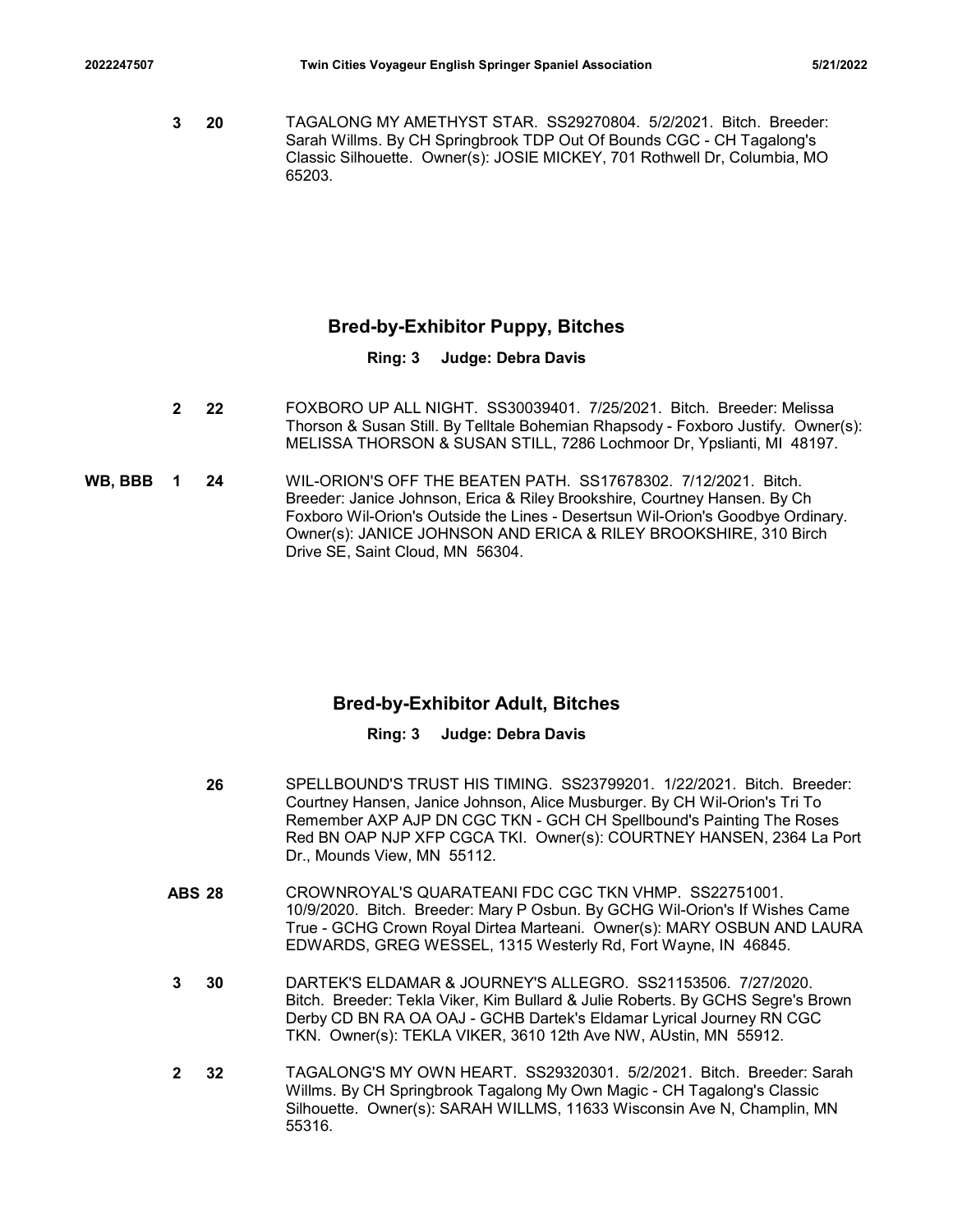- 2022247507 Twin Cities Voyageur English Springer Spaniel Association 5/21/2022<br>1 34 WIL-ORION'S EFFERVESCENCE. SS20647501. 7/12/2020. Bitch. Breeder:<br>1 34 WIL-ORION'S EFFERVESCENCE. SS20647501. 7/12/2020. Bitch. Breeder:<br>1 34 WIL-ORION'S EFFERVESCENCE. SS20647501. 7/12/2020. Bitch. Breeder: 1 Janice Johnson, Erica & Riley Brookshire, Courtney Hansen. By CH Foxboro Telltale Pop The Cork - Desertsun Wil-Orion's Goodbye Ordinary. Owner(s): JANICE JOHNSON AND ERICA & RILEY BROOKSHIRE, 310 Birch Drive SE, Saint Cloud, MN 56304.
	- 36 TIPTOPS REDI 2 ROCK 2 THE TOP CA. SS13079102. 7/14/2019. Bitch. 4 Breeder: Connie Manguso-Perkins & Steve Chodrick. By CH Topsails Once Upon A TIme - GCHS Tiptops American Heritage RN. Owner(s): CONNIE MANGUSO-PERKINS AND STEVE CHODRICK, 16702 E 35th Terr S, Independence, MO 64055.

# American-bred, Bitches

### Ring: 3 Judge: Debra Davis

**1 38 CEDARWOOD'S JAZZ SINGER. SS08416305. 10/25/2018. Bitch. Breeder:** CHA Patricia Welch and Wayne Welch. By GCHG Wil-Orions If Wishes Came True - GCH Cedarwood's Jasmine. Owner(s): PATRICIA WELCH, 4171 Cedar Ave SE, ROchester, MN 55904. Agent: Kristi Howe.

# Open, Bitches

- 40 WIL-ORION'S CORANTINE LOVE STORY. SS17678908. 1/29/2020. Bitch. 1 Breeder: Janice Johnson, Erica & Riley Brookshire. By CH Foxboro Wil-Orion's Outside the Lines - GCH Maxwell's Count on Me. Owner(s): KATRINA HANSON AND JANICE JOHNSON, ERIKA BROOKSHIRE, RILEY BROOKSHIRE, 7222 Land O Lakes Rd, Baxter, MN 56425.
- 42 WIL-ORION'S I'M FALLING FOR YOU. SS22314206. 9/18/2020. Bitch. Breeder: 3 Gary & Nancy Mjoness. By CH Foxboro Wil-Orion's Outside the Lines - GCH TJ Chrisand Resurrection. Owner(s): SUSAN HATCH AND ERICA & RILEY BOOKSHIRE, JANICE JOHNSON, 2703 Vida Ct, Shakopee, MN 55379.
	- 44 CROWN ROYAL AND WIL-ORION TO A TEA. SS22751002. 10/9/2020. Bitch. Breeder: Mary P Osbun. By GCHG Wil-Orion's If Wishes Came True - GCHG Crown Royal Dirtea Marteani CGC TKN. Owner(s): ELIZABETH PIKE, 4735 Yuma Lane N, Plymouth, MN 55446.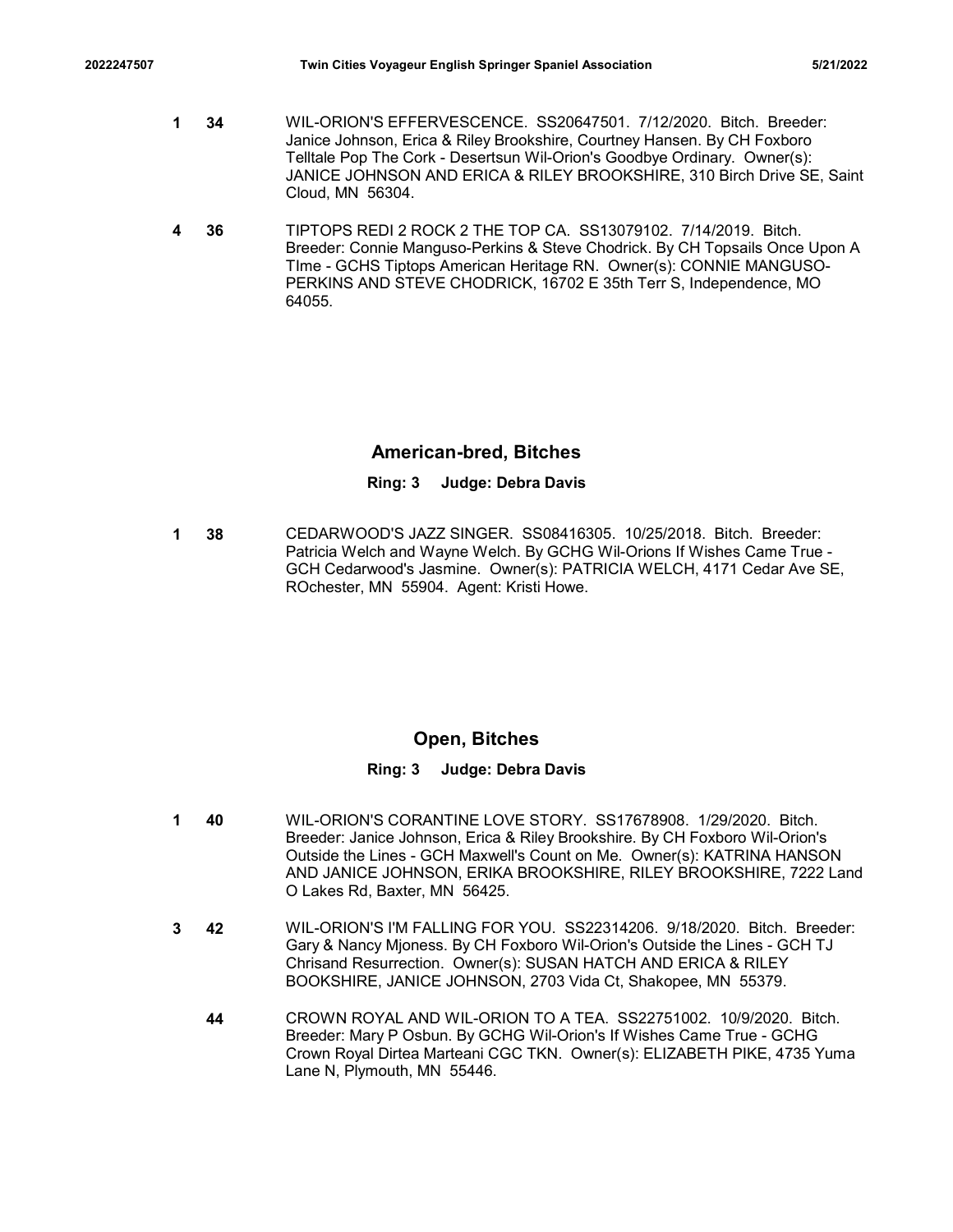- 2022247507 Twin Cities Voyageur English Springer Spaniel Association 5/21/2022<br>2022247507 Twin Cities Voyageur English Springer Spaniel Association<br>4 G FOXBORO JUSTIFY. SS04942201. 3/4/2018. Bitch. Breeder: Susan Still &<br>2 46 FOXBORO JUSTIFY. SS04942201. 3/4/2018. Bitch. Breeder: Susan Still & 4 Stephanie Hentschel. By CH Foxboro Scripted - CH Foxboro Catch A Glimpse. Owner(s): SUSAN STILL AND MELISSA THORSON, 7286 Lochmoor Dr, Ypslianti, MI 48197.
- 48 CEDARWOOD'S DREAM A LITTLE DREAM AX MXJ. SS08416302. 10/25/2018. 2 Bitch. Breeder: Patricia Welch and Wayne Welch. By GCHG Wil-Orions If Wishes Came True - GCH Cedarwood's Jasmine. Owner(s): JEAN DOCKENDORF AND PATRICIA WELCH, 1209 2nd Ave S, Waite Park, MN 56387. Sephenie Herschei, By CH Foxboro Scripted - CH Foxboro Catch A Glimpse<br>
24 SubSAN STILL AND MELISSA THORSON, 7286 Lochmocr Dr, Ypsilanti,<br>
24 CEDARWOOD'S DREAM A LITTLE DREAM AX MXJ. SS084-45302. 10/25/2018.<br>
24 CEDARWOOD' Owner(st): SUSAN STILL AND MELISSA THORSON, 7286 Lochmoor Dr, Ypslianti,<br>
MI 48197.<br>
2 48 CEDARWOOD'S DREAM ALITTLE DREAM AX MXJ. SS08416302. 10/25/2018.<br>
Bitch. Breeder: Patricia Welch and Wayne Weich. By GCHG Wil-Drion
	- 50 CEDARWOOD'S LAST DANCE. SS18027804. 3/27/2020. Bitch. Breeder: Patricia Welch and Wayne Welch. By GCHG Wil-Orions If Wishes Came True - GCH Cedarwood's Jasmine. Owner(s): PATRICIA WELCH AND WAYNE WELCH, 4171 Cedar Ave SE, ROchester, MN 55904. Agent: Kristi Howe.

| <b>Winners Bitch</b>   | <b>Reserve Winners Bitch</b> |    |
|------------------------|------------------------------|----|
| # of Bitches Competing | <b>Points</b>                | -- |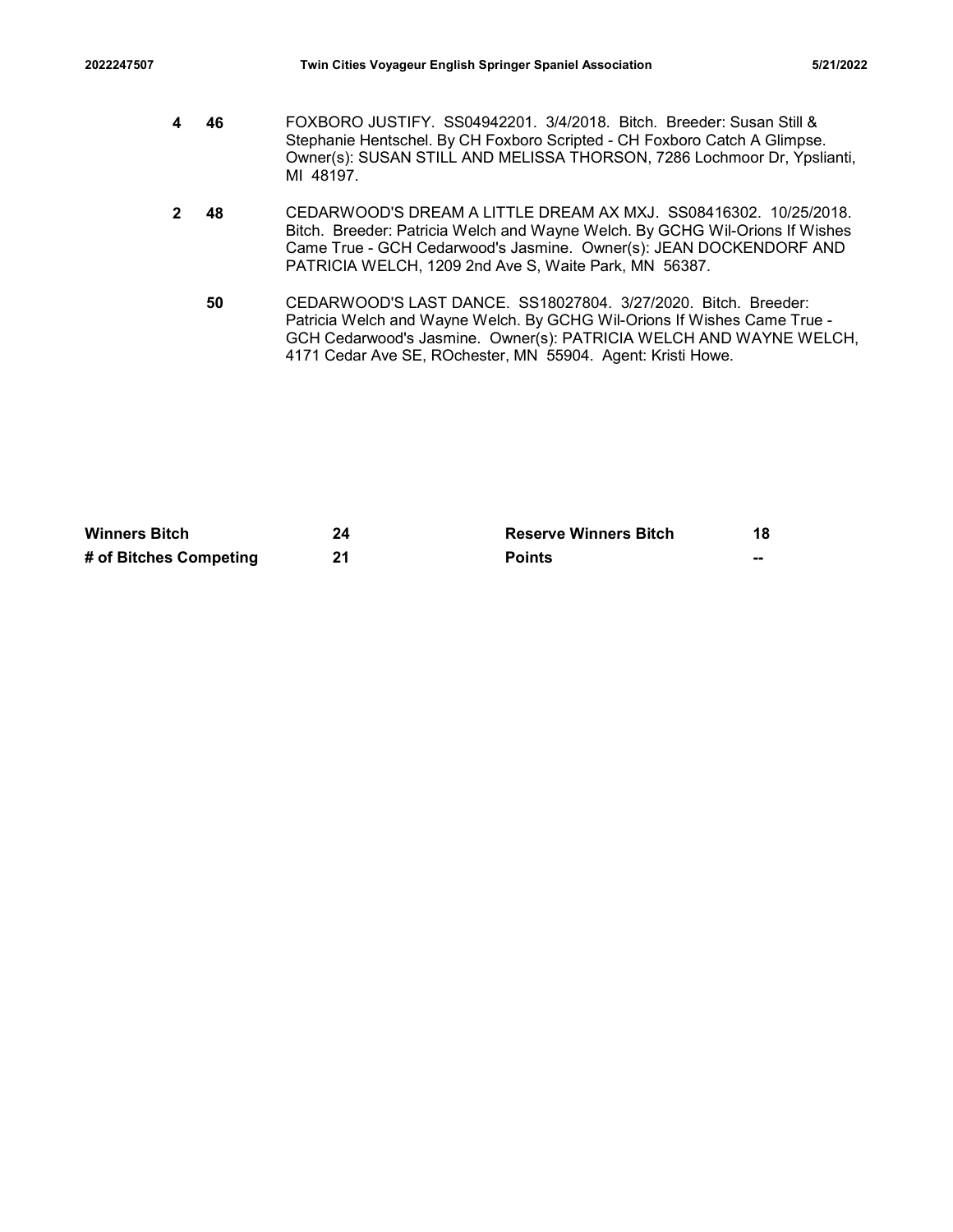# Veteran I, Dogs

### Ring: 3 Judge: Debra Davis

**JAM 1 87** GCH ELDAMAR & TAGALONG STARSTRUCK. SR80018403. 10/3/2013. Dog. Breeder: Julie Roberts and Tekla Viker. By GCH Tagalong's Boy Oh Boy - GCH Eldamar's Dartek Rising Star. Owner(s): JULIE ROBERT, TEKLA VIKER AND SARAH WILLMS, 1160 Nash Ave, Kanawha, IA 50447.

### Veteran I, Bitches

- 88 CH SPELLBOUND'S FIRST THRU THE LOOKING GLASS CD BN RE AX AXJ CGCA TKN. SR59748602. 11/6/2009. Bitch. Breeder: Courtney Hansen, Janice Johnson. By GCH CH Wil-Orion's Twenty Twenty - PACH CH Wil-Orion's Spellbound BN RE MXP6 MJP6 MJPS MXPS PAX MFP T2BP. Owner(s): COURTNEY HANSEN, 2364 La Port Dr., Mounds View, MN 55112.
- **JAM 1 90** GCH DARTEK'S ELDAMAR JOURNEY'S ALL JAZZED UP. SR79327501. 7/9/2013. Bitch. Breeder: Tekla Viker, Kim Bullard & Julie Roberts. By CH Amilyn's Flying High - GCH Dartek's Eldamar Envision. Owner(s): TEKLA VIKER, 3610 12th Ave NW, AUstin, MN 55912.
	- 92 GCH CH ELDAMAR N MYSHAMROCK CHARLIE'S ANGEL THDN CGC. 4 SR46934103. 1/6/2008. Bitch. Breeder: Dr. Heidi Buytoert, Dale Buytaert, Julie Roberts. By CH Sprucehaven Under Time NA NAJ NAP NJP CD RA - CH Eldamar Cache's The Answer. Owner(s): CYNDI MYHRE, 3850 219th Ave NW, Oak Grove, MN 55303.
	- 94 GCH CH MYSHAMROCK A SPOONFUL OF SUGAR RN CGC. SR76256703. 2 12/18/2012. Bitch. Breeder: Cyndi Myhre & Ann Sunderman. By GCH CH Bondir's Lumineux Albert BN RI ACT1 CGC - GCH CH Eldamar N Myshamrock Charlie's Angel THDN CGC. Owner(s): CYNDI MYHRE, 3850 219th Ave NW, Oak Grove, MN 55303.
	- 96 GCHB CH SIGNATURE'S LEAP OF FAITH CD BN RA THDN CGC TKA. SR84330301. 8/21/2014. Bitch. Breeder: Mary E Dahl & Cynthia Myhre. By GCH CH Wynmoor Champagne Supernova CGC - CH Signature's Point of Grace. Owner(s): MARY DAHL, 12478 State Hwy 1, Thief River Falls, MN 56701. 3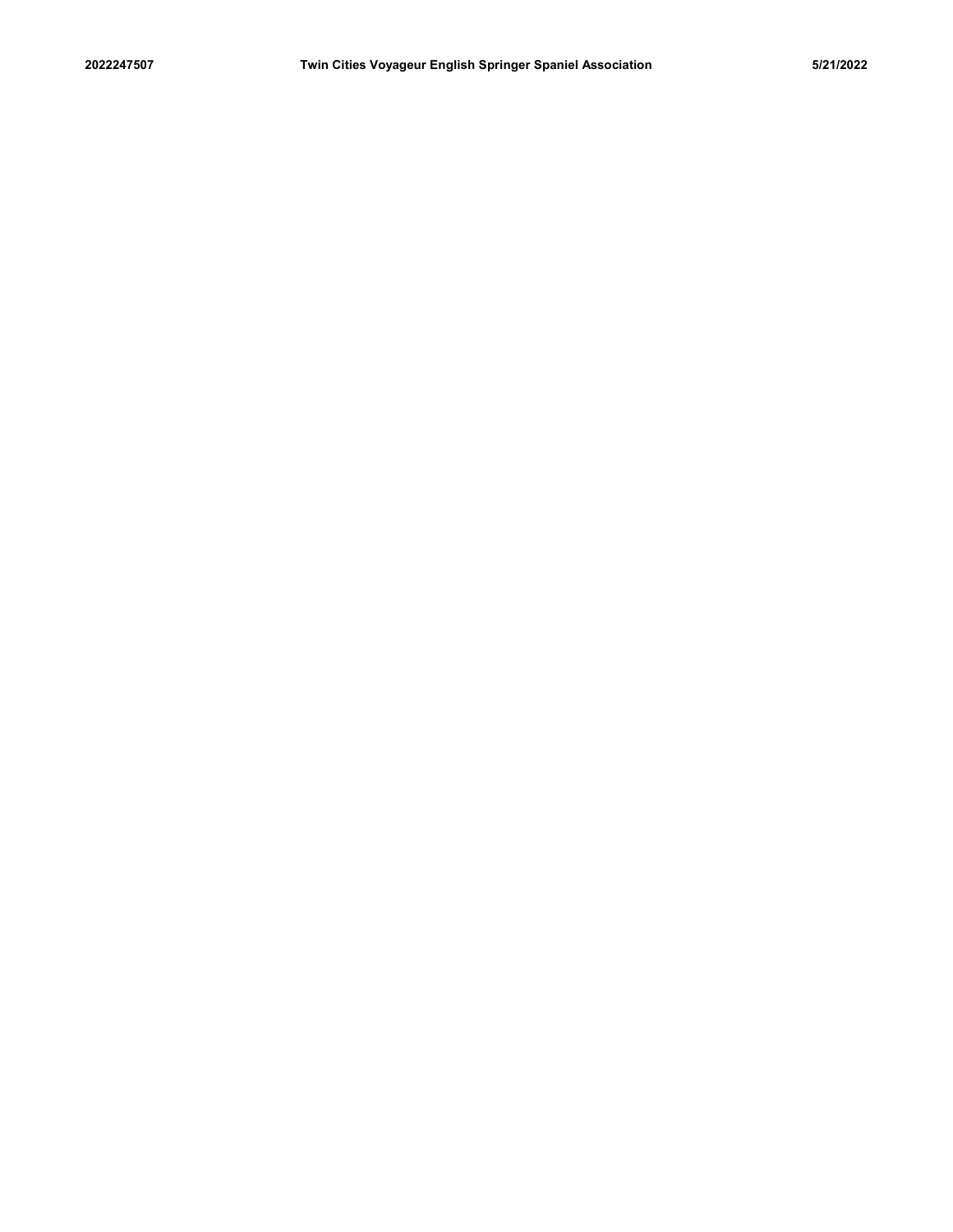# Best of Breed

- 51 CH CEDARWOOD'S ODIN OF ARROWROCK MX MXJ MXB MJB. SR86830502. 3/13/2015. Dog. Breeder: Patricia and Wayne Welch. By GCH Cedarwood's Enchanter NA NAJ CGC - GCH Cedarwood's Made For Me. Owner(s): JEAN DOCKENDORF, 1209 2nd Ave S, Waite Park, MN 56387.
- 53 CH SPRINGBROOK TDP OUT OF BOUNDS CGC. SS07594102. 8/5/2018. Dog. JAM Breeder: Rebecca Hoskins, Trisha Dunn and Melanie King. By GCH CH Springbrook's Spellbound CD BN RA - CH Blackpearl All That Glitter At TDP. Owner(s): REBECCA HOSKINS AND TRISHA DUNN, 7810 118th Ave N, Champlin, MN 55316.
- 55 CH JOURNEY'S ESSPECIAL ON A HOTT STREAK CD. SR89924301. SD 10/15/2015. Dog. Breeder: Kim Bullard, Karen Bolt, Monica Bowers. By CH Esspecial Red Hott and Blue UD RN THDX - CH Journey's Roll The Dice RN. Owner(s): KAREN BOLT AND KIM BULLARD, 2143 8th Ave, Byron Center, MI 49315.
- 57 GCHG CH WIL-ORION'S IF WISHES CAME TRUE. SR89988506. 8/6/2015. BOB Dog. Breeder: M P Osbun, J L Johnson, J Kettleson & E & R Brookshire. By GCHP Legacy Random Titleist - CH Wil-Orion's Cleared For Takeoff. Owner(s): JUDY VANDERLIP AND LIZ PIKE, S HATCH, J JOHNSON, B FINK, 19906 Windwood Dr, Woodbridge, CA 95258. Agent: Robin Novack.
	- 59 CH WIL-ORION'S TO THE MOON AND BACK. SS06088202. 6/7/2018. Dog. Breeder: Janice Johnson, Erica & Riley Brookshire. By CH Wil-Orions If Wishes Came True - GCH CH Maxwell's Count on Me. Owner(s): LINDA KRUEGER AND KEVEN KRUEGER, 11370 180th St E, Hastings, MN 55083.
	- 61 CH WIL-ORION'S GATE KEEPER. SS17678909. 1/29/2020. Dog. Breeder: Janice Johnson, Erica & Riley Brookshire. By CH Foxboro Wil-Orion's Outside the Lines - GCH Maxwell's Count on Me. Owner(s): ALICE MUSBURGER AND JANICE JOHNSON, 626 South Swift Ave, Litchfield, MN 55355.
	- 63 CH WIL-ORION'S TRI TO REMEMBER AXP AJP OFP CGC TKN. SS07051201. 7/24/2018. Dog. Breeder: Janice Johnson, Erica & Riley Brookshire, Courtney Hansen. By CH Foxboro Wil-Orion's Outside the Lines - Desertsun Wil-Orion's Goodbye Ordinary. Owner(s): COURTNEY HANSEN, 2364 La Port Dr., Mounds View, MN 55112.
	- 65 CH WIL-ORION'S OPPORTUNITY KNOCKS. SS09922201. 12/16/2018. Dog. Breeder: Janice Johnson, Erica & Riley Brookshire. By GCHG CH Wil- Orion's If Wishes Came True - GCH CH Maxwell's Count on Me. Owner(s): KATRINA HANSON AND JANICE JOHNSON, 7222 Land O Lakes Rd, Baxter, MN 56425.
	- CH WIL-ORION'S TO THE MOON AND BACK. SS06088202. 6772018. Dog.<br>Breeder: Janice Johnson, Erica & Rilley Brookshire. By CH Wil-Orions If Wishes<br>Came True GCH CH Maxwell's Count on Me. Owner(s): LINDATRUEGER AND<br>KEVEN KRUEG 2/8/2019. Bitch. Breeder: Judy Manley & Cathy Ross. By GCH Vistah N Paylies Devotion CGC - GCH Vistah Preferred Stock Outspoken. Owner(s): MELANIE HARTZ AND JUDY MANLEY & CATHY ROSS, 1084 Leblanc St, Lincoln Park, MI 48146.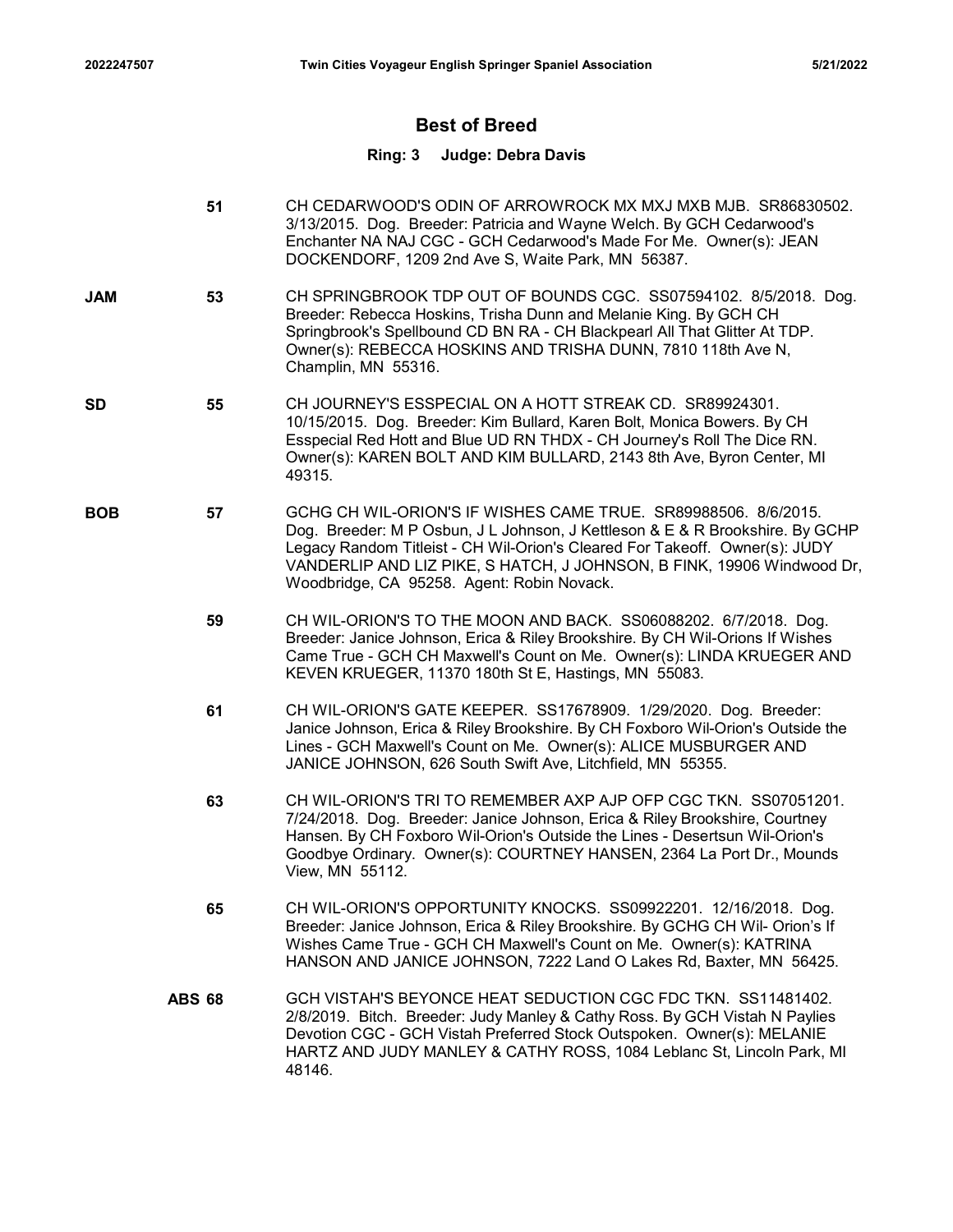- Twin Cities Voyageur English Springer Spaniel Association [5/21/2022]<br>2022247507 Twin Cities Voyageur English Springer Spaniel Association<br>70 CH TELLTALE MADE IN HEAVEN. SS11799802. 1/2/2019. Bitch. Breeder: Celie<br>5- Flore 70 CH TELLTALE MADE IN HEAVEN. SS11799802. 1/2/2019. Bitch. Breeder: Celie Florence & Robin Novack & Beth Fink. By CH Telltale Just Do It - CH Telltale Aloha. Owner(s): ROBIN NOVACK AND CELIE FLORENCE & BETH FINK, 18118 US Highway 67 South, Milan, IL 61264. Agent: Robin Novack.
	- 72 CH WIL-ORION'S IF YOU BELIEVE. SS07051205. 7/24/2018. Bitch. Breeder: Janice Johnson, Erica & Riley Brookshire, Courtney Hansen. By CH Foxboro Wil-Orion's Outside the Lines - Desertsun Wil-Orion's Goodbye Ordinary. Owner(s): JANICE JOHNSON AND ERICA & RILEY BROOKSHIRE, 310 Birch Drive SE, Saint Cloud, MN 56304. Agent: Riley Brookshire JH#65428792001.
	- 74 CH WIL-ORION'S AND SPELLBOUND JOY UNSPEAKABLE CGC TKN. SS17678906. 1/29/2020. Bitch. Breeder: Janice Johnson, Erica & Riley Brookshire. By CH Foxboro Wil-Orion's Outside the Lines - GCH Maxwell's Count on Me. Owner(s): COURTNEY HANSEN, 2364 La Port Dr., Mounds View, MN 55112.
- 76 CH TAGALONG'S OH MY I DO DECLARE!. SS09762802. 10/24/2018. Bitch. BOS Breeder: Sarah M Willms. By GCH CH Sebre's Wine Not? - GCHB CH Tagalong's Oh My My. Owner(s): KAREN BOLT AND SARAH WILLMS, 2143 8th Ave, Byron Center, MI 49315.
- 78 GCHG CROWNROYAL'S DIRTEA MARTEANI FDC NA NAJ NF CGC ACT2 SB ACT2J TKI. SR90648401. 9/4/2015. Bitch. Breeder: M Osbun, J & M Winkler, J & B Kettleson. By GCH CrownRoyal's Tea Laddy BN RA CD AJP - GCH CrownRoyal's Little Brown Tea Pot. Owner(s): MARY OSBUN, 1315 Westerly Rd, Fort Wayne, IN 46845.
	- 80 CH ELDAMAR & ESSPCIAL DARTEK'S JOURNEY TO THE STARS. SS01406406. 9/13/2017. Bitch. Breeder: Monica Bowers and Buffie Gonzales. By GCH Eldamar & Tagalong Starstruck - CH Blackpearl Esspecial At Last. Owner(s): JULIE ROBERT, TEKLA VIKER AND KIM BULLARD, 1160 Nash Ave, Kanawha, IA 50447.
	- 82 GCH CEDARWOOD'S JASMINE. SR83373605. 6/11/2014. Bitch. Breeder: Patricia Welch and Wayne Welch. By GCH Cedarwood's Enchanter NA NAJ CGC - CH Cedarwood's Angel Eyes. Owner(s): PATRICIA WELCH, 4171 Cedar Ave SE, ROchester, MN 55904. Agent: Kristi Howe.
	- 84 CH SIGNATURE'S DEVINE GRACE RN CGC TKN. SS11041208. 3/20/2019. Bitch. Breeder: Mary E Dahl & Brenda & Jack Filipek. By GCH CH Wil-Orion's If Wishes Came True - GCH CH Signature's Leap of Faith CD BN RA THDN CGC TKA. Owner(s): MARY DAHL, 12478 State Hwy 1, Thief River Falls, MN 56701.
- 86 CH WIL-ORION'S TICKLE ME PINK. SS17678907. 1/29/2020. Bitch. Breeder: Janice Johnson, Erica & Riley Brookshire. By CH Foxboro Wil-Orion's Outside the Lines - GCH Maxwell's Count on Me. Owner(s): JANICE JOHNSON AND ERICA & RILEY BROOKSHIRE, 310 Birch Drive SE, Saint Cloud, MN 56304. JAM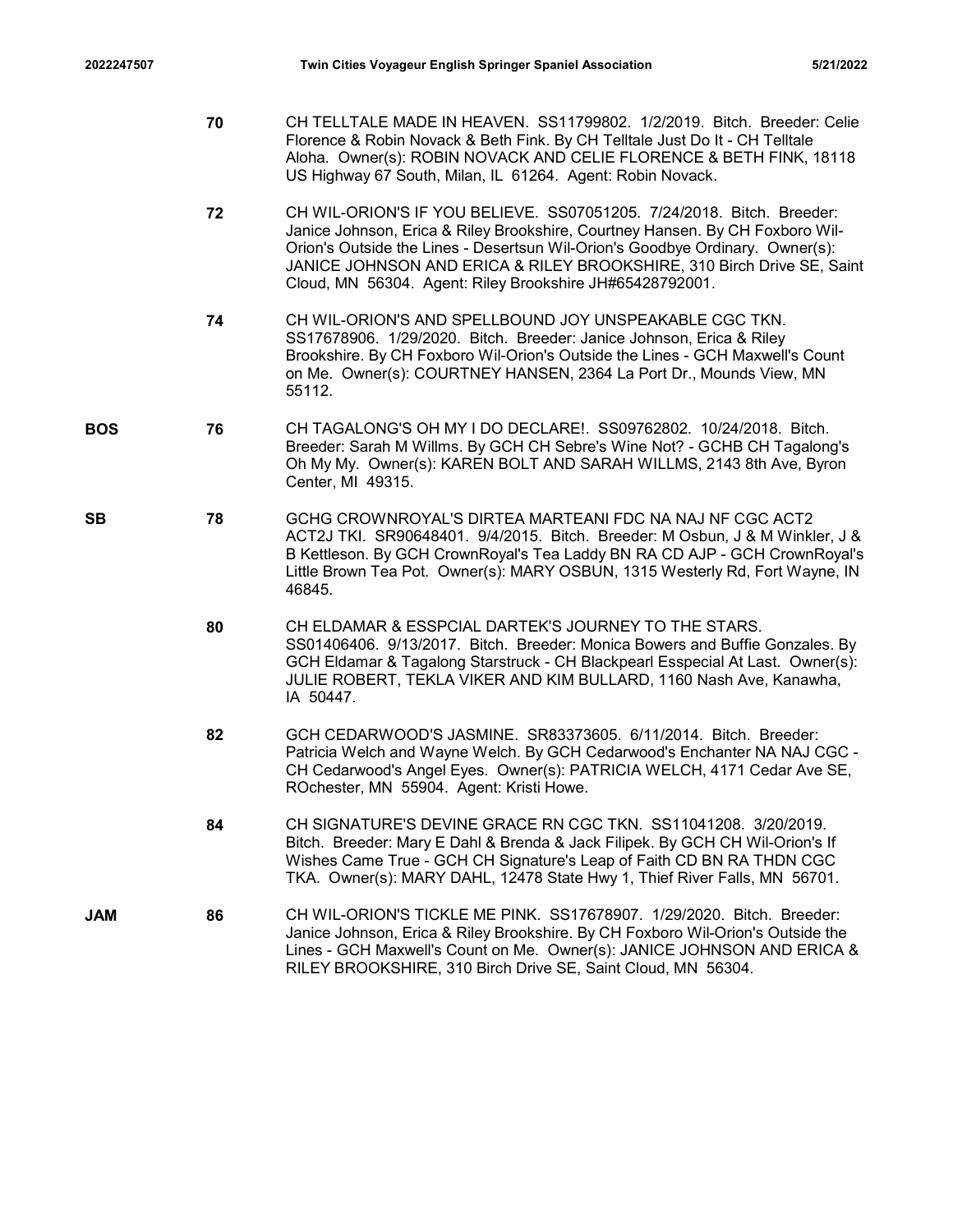| Twin Cities Voyageur English Springer Spaniel Association<br>2022247507<br>5/21/2022<br><b>Best of Breed</b><br><b>Best of Winners</b><br>$5\phantom{1}$<br>57<br><b>Best of Opposite Sex</b><br>87, 90, 86, 53<br>76<br><b>Judge's Award of Merit</b><br><b>Select Dog</b><br><b>Select Bitch</b><br>55<br>78<br><b>Best Puppy</b><br>$5\phantom{a}$<br><b>Best Bred-By</b><br>24 |  |  |
|------------------------------------------------------------------------------------------------------------------------------------------------------------------------------------------------------------------------------------------------------------------------------------------------------------------------------------------------------------------------------------|--|--|
|                                                                                                                                                                                                                                                                                                                                                                                    |  |  |
|                                                                                                                                                                                                                                                                                                                                                                                    |  |  |
|                                                                                                                                                                                                                                                                                                                                                                                    |  |  |
|                                                                                                                                                                                                                                                                                                                                                                                    |  |  |
|                                                                                                                                                                                                                                                                                                                                                                                    |  |  |
|                                                                                                                                                                                                                                                                                                                                                                                    |  |  |
|                                                                                                                                                                                                                                                                                                                                                                                    |  |  |
|                                                                                                                                                                                                                                                                                                                                                                                    |  |  |
|                                                                                                                                                                                                                                                                                                                                                                                    |  |  |
|                                                                                                                                                                                                                                                                                                                                                                                    |  |  |
|                                                                                                                                                                                                                                                                                                                                                                                    |  |  |
|                                                                                                                                                                                                                                                                                                                                                                                    |  |  |
|                                                                                                                                                                                                                                                                                                                                                                                    |  |  |
|                                                                                                                                                                                                                                                                                                                                                                                    |  |  |
|                                                                                                                                                                                                                                                                                                                                                                                    |  |  |
|                                                                                                                                                                                                                                                                                                                                                                                    |  |  |
|                                                                                                                                                                                                                                                                                                                                                                                    |  |  |
|                                                                                                                                                                                                                                                                                                                                                                                    |  |  |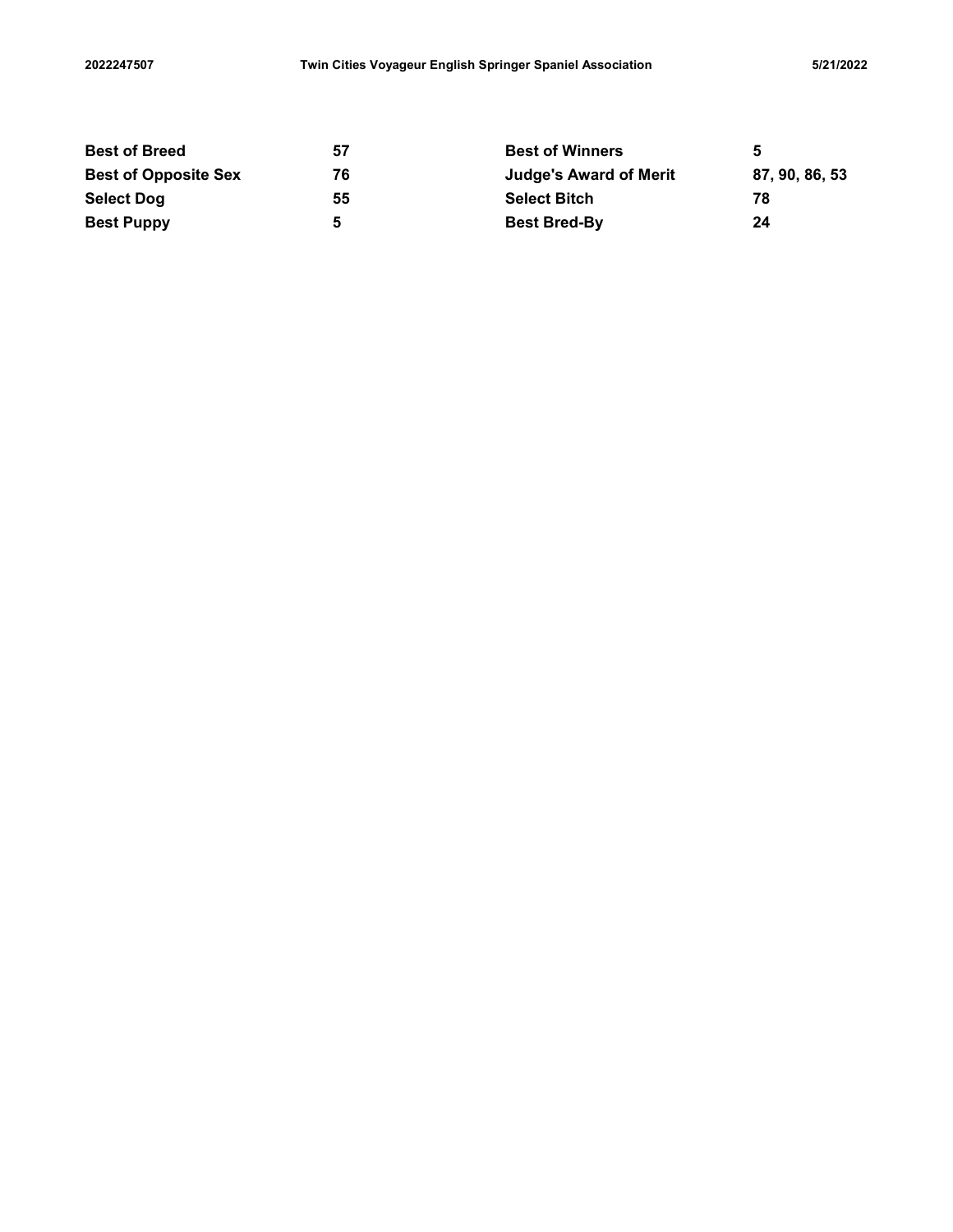# Junior Showmanship

# Open Junior

### Ring: 3 Judge: Debra Davis

**1 100** Riley Brookshire 65428792001. CH WIL-ORION'S IF YOU BELIEVE. SS07051205. 7/24/2018. Bitch. Breeder: Janice Johnson, Erica & Riley Brookshire, Courtney Hansen. By CH Foxboro Wil-Orion's Outside the Lines - Desertsun Wil-Orion's Goodbye Ordinary. Owner(s): JANICE JOHNSON AND ERICA & RILEY BROOKSHIRE, 310 Birch Drive SE, Saint Cloud, MN 56304. Agent: Riley Brookshire JH#65428792001. Junior Showmanship<br>
Open Junior<br>
Ring: 3 Judge: Debra Davis<br>
100 Riley Brookshire 65428792001. CH WILL-ORION'S IF YOU BELIEVE.<br>
SS07051205. 7/24/2018. Bitch. Breeder: Janice Johnson, Erica & Riley<br>
Brookshire, Couthney Ha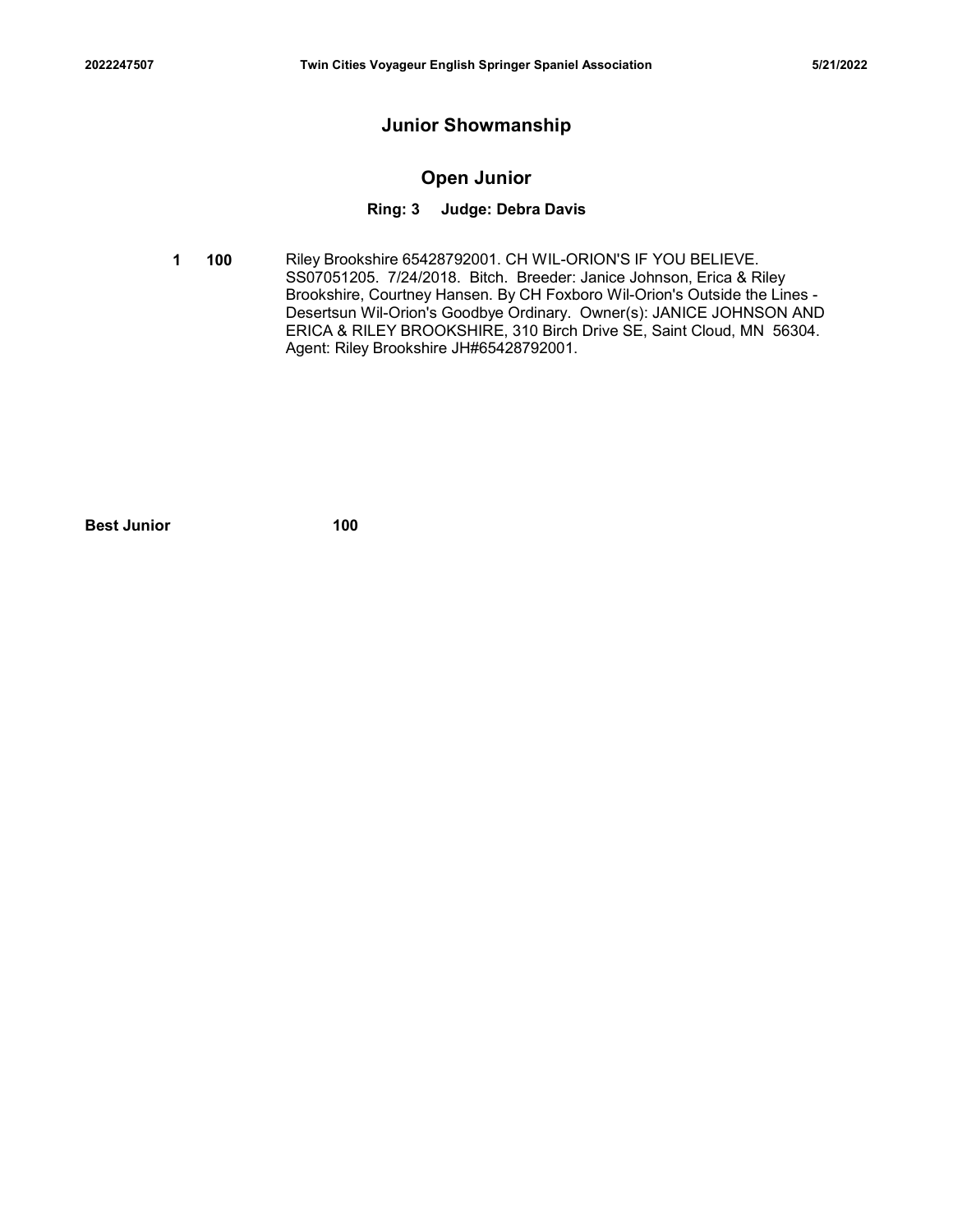# Four-to-Six Month Puppy

# Four-to-Six Month Puppy

# Ring: 3 Judge: Debra Davis

**BOB 1 138** TAGALONG & SEGRE'S DARE TO DREAM. SS31938701. 1/21/2022. Bitch. Breeder: Donna Larson, Sarah Willms and M Armstrong. By GCHP2 Ceriese Bonanza - CH Segre & Tagalong Double Dog Dare. Owner(s): SARAH WILLMS AND DONNA LARSON, 11633 Wisconsin Ave N, Champlin, MN 55316. Four-to-Six Month Puppy<br>
Four-to-Six Month Puppy<br>
Ring: 3 Judge: Debra Davis<br>
Bona 148 TAGALONG & SEGRE'S DARE TO DREAM. S531938701. 1/21/2022. Bitch.<br>
Breeder: Donn Larson, Sarah Willins and Mormstron, By GCHP2 Ceriese<br>
B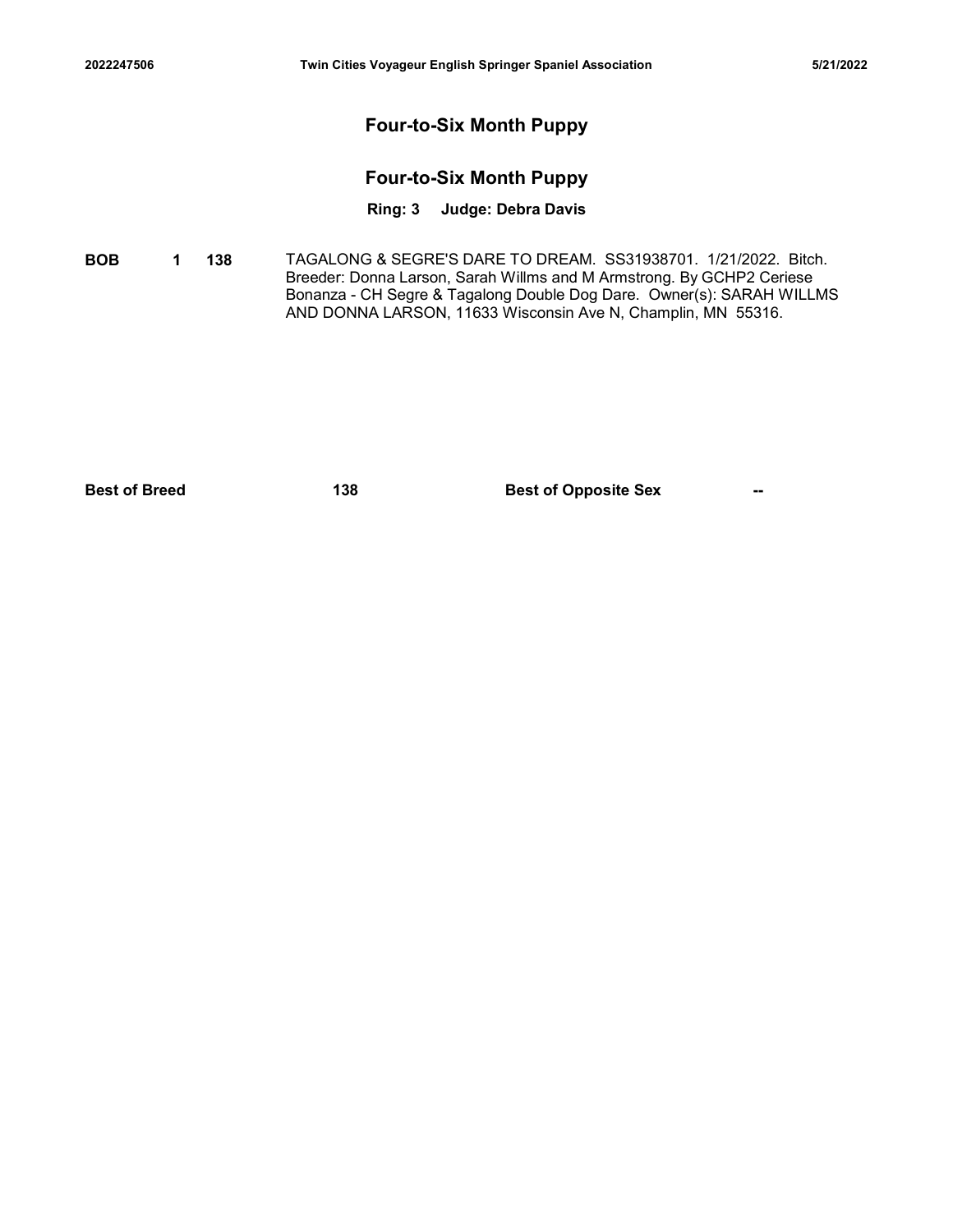# **Obedience**

# Novice B

### Ring: 1 Judge: Patricia Nevins

- 201 KANTISHNA CAAMORA BREAK DANCER BN AX AXH XF. DN45194707. ABS 1/2/2016. Dog. Pembroke Welsh Corgi. Breeder: Mary Matejcek & Pat Seifert. By CH Busy B's Dakota's Moon Dust - CH MACH3 Caamora J-Lo Dancing On Ice. Owner(s): MARY MATEJCEK, 23269 Echo Ave, Faribault, MN 55021.
- -/2 **179.5** 202 CH MACH JORDAN LASER OF ECHO LAKE BN RI MXS MJB MFB T2B4. WS47483905. 6/14/2014. Dog. Standard Schnauzer. Breeder: Kristin Gagner and Leslie Gagner. By GCH CH Jordan Keillor of Windtree - CH Jordan Janis Joplin of Windtree. Owner(s): MARJANA CALLERY, 2510 Queensport Rd, Woodbury, MN 55125.
- **1/3 174 204** MY-SUN A KIND OF MAGIC BN RA CGC TKN PCD. SR76256701. 12/18/2012. Dog. English Springer Spaniel. Breeder: Cyndi Myhre & Ann Sunderman. By GCH CH Bondir's Lumineux Albert - GCH CH Eldamar N Myshamrock Charlie's Angel. Owner(s): DIANE SLAIS, 3529 Zinran Ave S, St Louis Park, MN 55426.
- -**/1 198 206** PAISLEY'S GIRL FROM THE NORTH COUNTRY. NP47042805. 6/30/2017. Bitch. Dalmatian. Breeder: Sue MacMillan, Jana Rodes & Jessica MacMillan. By GCH Dakota Snowood Starry Starry Night - GCH Paisley All Around Party Crasher. Owner(s): COLLEEN CHRISTIANSON, 741 Bellwood Ave, Maplewood, MN 55117.

### English Springer Spanie

| CH MACH JORDAN LASER OF ECHO LAKE BN RI MXS MJB MFB T2B4.<br>$.5^{\circ}$<br>202<br>WS47483905. 6/14/2014. Dog. Standard Schnauzer. Breeder: Kristin Gagner and<br>Leslie Gagner. By GCH CH Jordan Keillor of Windtree - CH Jordan Janis Joplin of<br>Windtree. Owner(s): MARJANA CALLERY, 2510 Queensport Rd, Woodbury, MN<br>55125.<br>MY-SUN A KIND OF MAGIC BN RA CGC TKN PCD. SR76256701. 12/18/2012.<br>204<br>Dog. English Springer Spaniel. Breeder: Cyndi Myhre & Ann Sunderman. By GCH<br>CH Bondir's Lumineux Albert - GCH CH Eldamar N Myshamrock Charlie's Angel.<br>Owner(s): DIANE SLAIS, 3529 Zinran Ave S, St Louis Park, MN 55426.<br>PAISLEY'S GIRL FROM THE NORTH COUNTRY. NP47042805. 6/30/2017.<br>206<br>Bitch. Dalmatian. Breeder: Sue MacMillan, Jana Rodes & Jessica MacMillan. By<br>GCH Dakota Snowood Starry Starry Night - GCH Paisley All Around Party Crasher.<br>Owner(s): COLLEEN CHRISTIANSON, 741 Bellwood Ave, Maplewood, MN 55117.<br><b>English Springer Spanie</b><br>1st $_204$<br>3rd _______<br>$4th$ ________<br>Score <b>Score</b><br>$Score$ <sub>_____</sub><br>Score ______<br>Score 174<br><b>All Breed</b><br>1st $206$<br>$2nd - 202$<br>$3rd - 204$<br>4th ________<br>Score 174<br>Score 198<br>Score 179.5<br>Score ______<br><b>Total Entries: 4</b><br><b>Total Shown: 3</b> |  | Owner(s): MARY MATEJCEK, 23269 Echo Ave, Faribault, MN 55021. |  | UT Dusy D's Danuta's MOUT Dust - UT MAU 10 Gaarliula 0-L0 Dariulity Office. |  |  |  |
|--------------------------------------------------------------------------------------------------------------------------------------------------------------------------------------------------------------------------------------------------------------------------------------------------------------------------------------------------------------------------------------------------------------------------------------------------------------------------------------------------------------------------------------------------------------------------------------------------------------------------------------------------------------------------------------------------------------------------------------------------------------------------------------------------------------------------------------------------------------------------------------------------------------------------------------------------------------------------------------------------------------------------------------------------------------------------------------------------------------------------------------------------------------------------------------------------------------------------------------------------------------------------------------------------------------------------------------|--|---------------------------------------------------------------|--|-----------------------------------------------------------------------------|--|--|--|
|                                                                                                                                                                                                                                                                                                                                                                                                                                                                                                                                                                                                                                                                                                                                                                                                                                                                                                                                                                                                                                                                                                                                                                                                                                                                                                                                      |  |                                                               |  |                                                                             |  |  |  |
|                                                                                                                                                                                                                                                                                                                                                                                                                                                                                                                                                                                                                                                                                                                                                                                                                                                                                                                                                                                                                                                                                                                                                                                                                                                                                                                                      |  |                                                               |  |                                                                             |  |  |  |
|                                                                                                                                                                                                                                                                                                                                                                                                                                                                                                                                                                                                                                                                                                                                                                                                                                                                                                                                                                                                                                                                                                                                                                                                                                                                                                                                      |  |                                                               |  |                                                                             |  |  |  |
|                                                                                                                                                                                                                                                                                                                                                                                                                                                                                                                                                                                                                                                                                                                                                                                                                                                                                                                                                                                                                                                                                                                                                                                                                                                                                                                                      |  |                                                               |  |                                                                             |  |  |  |
|                                                                                                                                                                                                                                                                                                                                                                                                                                                                                                                                                                                                                                                                                                                                                                                                                                                                                                                                                                                                                                                                                                                                                                                                                                                                                                                                      |  |                                                               |  |                                                                             |  |  |  |
|                                                                                                                                                                                                                                                                                                                                                                                                                                                                                                                                                                                                                                                                                                                                                                                                                                                                                                                                                                                                                                                                                                                                                                                                                                                                                                                                      |  |                                                               |  |                                                                             |  |  |  |
|                                                                                                                                                                                                                                                                                                                                                                                                                                                                                                                                                                                                                                                                                                                                                                                                                                                                                                                                                                                                                                                                                                                                                                                                                                                                                                                                      |  |                                                               |  |                                                                             |  |  |  |
|                                                                                                                                                                                                                                                                                                                                                                                                                                                                                                                                                                                                                                                                                                                                                                                                                                                                                                                                                                                                                                                                                                                                                                                                                                                                                                                                      |  |                                                               |  |                                                                             |  |  |  |
|                                                                                                                                                                                                                                                                                                                                                                                                                                                                                                                                                                                                                                                                                                                                                                                                                                                                                                                                                                                                                                                                                                                                                                                                                                                                                                                                      |  |                                                               |  |                                                                             |  |  |  |
|                                                                                                                                                                                                                                                                                                                                                                                                                                                                                                                                                                                                                                                                                                                                                                                                                                                                                                                                                                                                                                                                                                                                                                                                                                                                                                                                      |  |                                                               |  |                                                                             |  |  |  |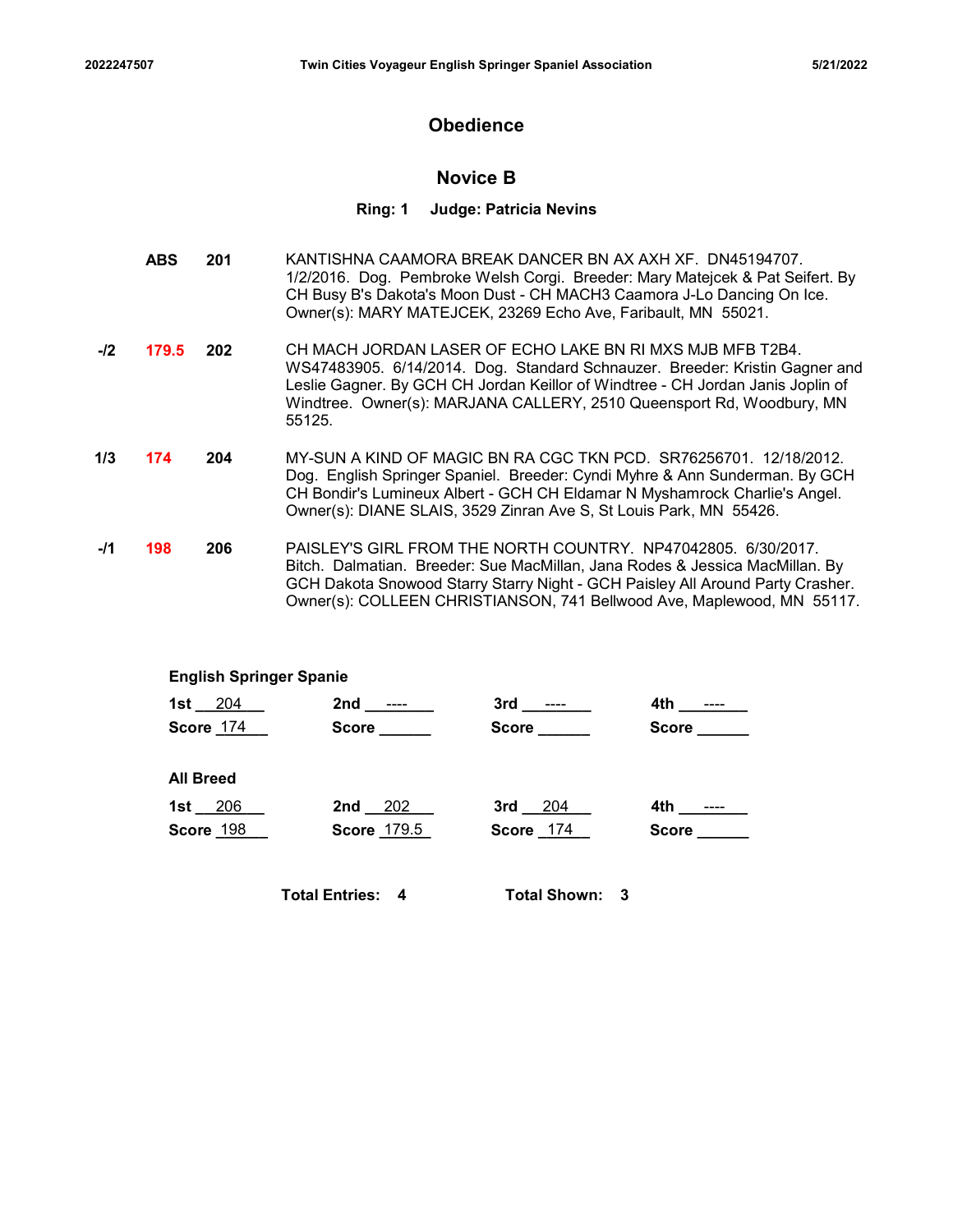# Open A

# Ring: 1 Judge: Patricia Nevins

- -/1 **196.5 301** BORGO'S GLORIOUS SHAMROCK OF WHITEHEATHER CDX GN BN RN NA NAJ ACT2 RATS CGC TKN. RN30523002. 1/10/2017. Bitch. West Highland White Terrier. Breeder: Deborah Colvin Borgo. By CH Dionysus D'Borgo - CH The Baroness Von Borgo O'Mi'Wee. Owner(s): MARY LOWDEN, 3940 Palisade Way, Eagan, MN 55122. Jumps 8 inches
	- 303 CH JOURNEY'S ESSPECIAL ON A HOTT STREAK CD. SR89924301. NQ 10/15/2015. Dog. English Springer Spaniel. Breeder: Kim Bullard, Karen Bolt, Monica Bowers. By CH Esspecial Red Hott and Blue UD RN THDX - CH Journey's Roll The Dice RN. Owner(s): KAREN BOLT AND KIM BULLARD, 2143 8th Ave, Byron Center, MI 49315. Jumps 20 inches

|                                |                                         | Open A                         |                                                                                                                                                                                                                                                                                                |  |
|--------------------------------|-----------------------------------------|--------------------------------|------------------------------------------------------------------------------------------------------------------------------------------------------------------------------------------------------------------------------------------------------------------------------------------------|--|
|                                |                                         | Ring: 1 Judge: Patricia Nevins |                                                                                                                                                                                                                                                                                                |  |
| 6.5<br>301                     | Eagan, MN 55122. Jumps 8 inches         |                                | BORGO'S GLORIOUS SHAMROCK OF WHITEHEATHER CDX GN BN RN NA<br>NAJ ACT2 RATS CGC TKN. RN30523002. 1/10/2017. Bitch. West Highland<br>White Terrier. Breeder: Deborah Colvin Borgo. By CH Dionysus D'Borgo - CH The<br>Baroness Von Borgo O'Mi'Wee. Owner(s): MARY LOWDEN, 3940 Palisade Way,     |  |
| 303                            | Byron Center, MI 49315. Jumps 20 inches |                                | CH JOURNEY'S ESSPECIAL ON A HOTT STREAK CD. SR89924301.<br>10/15/2015. Dog. English Springer Spaniel. Breeder: Kim Bullard, Karen Bolt,<br>Monica Bowers. By CH Esspecial Red Hott and Blue UD RN THDX - CH Journey's<br>Roll The Dice RN. Owner(s): KAREN BOLT AND KIM BULLARD, 2143 8th Ave, |  |
| <b>English Springer Spanie</b> |                                         |                                |                                                                                                                                                                                                                                                                                                |  |
| 1st ______ __                  | 2nd _______                             | 3rd _______                    |                                                                                                                                                                                                                                                                                                |  |
| $Score$ <sub>_______</sub>     | Score <u>________</u>                   | Score ______                   | Score ______                                                                                                                                                                                                                                                                                   |  |
| <b>All Breed</b>               |                                         |                                |                                                                                                                                                                                                                                                                                                |  |
| 1st $301$                      |                                         | $3rd$ _________                |                                                                                                                                                                                                                                                                                                |  |
| Score 196.5                    | Score <u>Lander</u>                     | <b>Score Score</b>             | <b>Score Score</b>                                                                                                                                                                                                                                                                             |  |
|                                | <b>Total Entries: 2</b>                 | <b>Total Shown: 2</b>          |                                                                                                                                                                                                                                                                                                |  |

# Open B

### Ring: 1 Judge: Patricia Nevins

|       | <b>NQ</b> | 404 | SZUMFONIA AMERIKAI ZAGOS LUCA BN CD. DN49564503. 4/4/2017. Dog.<br>Pumi. Breeder: Virginia Hayes & GInger Butler. By Szumfonia Duna Keringo -<br>MACH3 Szumfonia Amerikai Csilla TD MXC MJS2 T2B3. Owner(s): SHARON<br>HODGENS-WOOD, 859 Bradley Drive, Hudson, WI 54016. Jumps 16 inches |
|-------|-----------|-----|-------------------------------------------------------------------------------------------------------------------------------------------------------------------------------------------------------------------------------------------------------------------------------------------|
| $-I1$ | 196.5     | 405 | CULLIVOE TY ONE ON UDX3 PCDX OM5 BN. DN36846702. 4/26/2013. Dog.<br>Shetland Sheepdog. Breeder: Debra Nordby and Brad Nordby. By GCHB CH<br>Rosmoor Protocol - Cullivoe Don't You Love Her Madly. Owner(s): KAY<br>MCMAHEN, 1522 Albert St N, St Paul, MN 55108. Jumps 16 inches          |
| 1/3   | 190       | 406 | LAKEVILLE TRAVIS MCGEE UDX2 OM3 VER SH NAJ.  SR86664506.  3/6/2015.<br>Dog. English Springer Spaniel. Breeder: RIchard Eakman. By Halios Southern<br>Charmer - Lakevilles Spicy Pepper. Owner(s): JON PIDDE, 14995 Williamsburg Ct,<br>Eden Prairie, MN 55347. Jumps 20 inches            |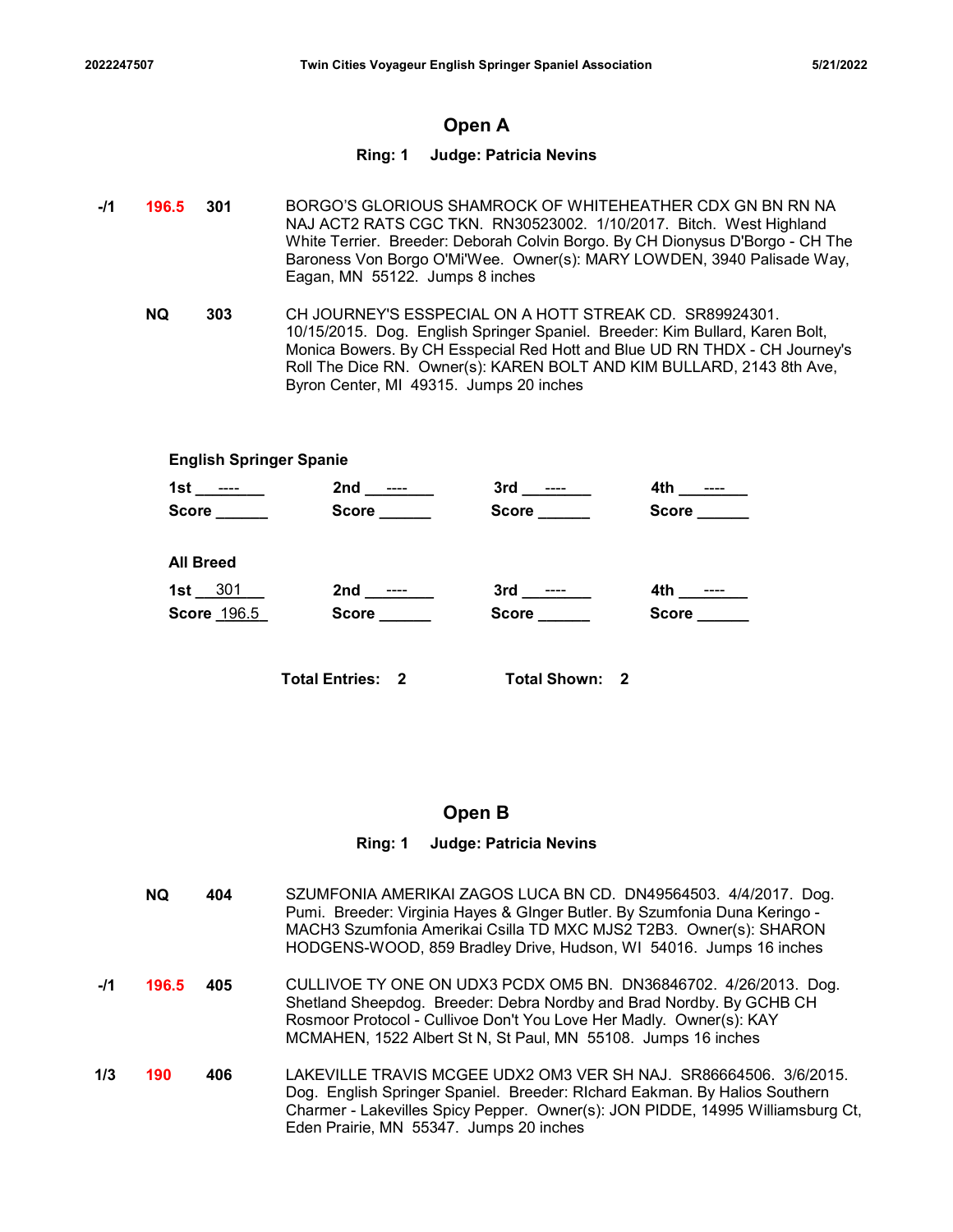2022247507 Twin Cities Voyageur English Springer Spaniel Association 5/21/2022<br>ABS 408 CH DSK'S THE TALENTED MISS TWIGGY CGC BN US PUD RAE2 SH VC TKI<br>RATN. SR76151303. 1/17/2013. Bitch. German Shorthaired Pointer. Breeder: **ABS 408** CH DSK'S THE TALENTED MISS TWIGGY CGC BN US PUD RAE2 SH VC TKI RATN. SR76151303. 1/17/2013. Bitch. German Shorthaired Pointer. Breeder: Kristi Hillebrand. By DC NMK's Molto Bene - GCH CH NMK's Reynolds Is A Homerun. Owner(s): DIANE FELICETTA, 12424 Echo Ave, Lonsdale, MN 55046. Jumps 22 inches -/2 **196 409** OTCH MACH EROMIT'S BAT OUT OF HELL UDX2 OM3 RN MXS MJB XF. SR88868101. 2/8/2015. Dog. Labrador Retriever. Breeder: Erin Lynes. By Eromit's Cops Got My Gun - Eromit's Lochfive Need For Speed. Owner(s): RENE Twin Cities Voyageur English Springer Spaniel Association<br>
406 CH DSK'S THE TALENTED MISS TWIGGY CGC BN US PUD RAE2 SH VC TKI<br>
RATN. SR76151303. 1/17/2013. Bitch. German Shorthaired Pointer. Breeder:<br>
Kristi Hillebrand. By CH DSK'S THE TALENTED MISS TWIGGY CGC BN US PUD RAE2 SH VC TKI<br>
RATN. SR76151303. 1/17/2013. Bltch. German Shorthaired Pointer. Breeder:<br>
Kristi Hillebrand. By DC NMK's Molto Bene - GCH CH NMK's Reynolds Is A<br>
Homerum: Own CH DSK'S THE TALENTED MISS TWIGGY CGC BN US PUD RAE2 SH VC TKI<br>
RATN. SRY8151303. 11/172013. Bltch. German Shorthaird Pointer. Breeder.<br>
Iristi Hillebrand. By DC NMK's Molto Bene - GCH CH NMK's Reynolds Is A<br>
Homerun. Owne

HARTMANN, 3340 Niagara Lane, Plymouth, MN 55447. Jumps 22 inches

# 1st 406 2nd 2nd 2 2nd 3rd 2rd 4th 2012 Score <u>\_190 \_\_\_</u> Score \_\_\_\_\_\_\_ Score \_\_\_\_\_\_\_ Score \_\_\_\_\_\_\_ \_\_\_\_\_ English Springer Spanie  $1st \_405 \_$  2nd  $409 \_$  3rd  $406 \_$  4th  $\_$ Score 196.5 Score 196 Score 190 Score Score \_\_\_\_\_ All Breed

Total Entries: 5 Total Shown: 4

# Utility B

### Ring: 1 Judge: Patricia Nevins

504 CULLIVOE TY ONE ON UDX3 PCDX OM5 BN. DN36846702. 4/26/2013. Dog. NQ Shetland Sheepdog. Breeder: Debra Nordby and Brad Nordby. By GCHB CH Rosmoor Protocol - Cullivoe Don't You Love Her Madly. Owner(s): KAY MCMAHEN, 1522 Albert St N, St Paul, MN 55108. Jumps 16 inches **1/1 195 505** LAKEVILLE TRAVIS MCGEE UDX2 OM3 VER SH NAJ. SR86664506. 3/6/2015. Dog. English Springer Spaniel. Breeder: RIchard Eakman. By Halios Southern Charmer - Lakevilles Spicy Pepper. Owner(s): JON PIDDE, 14995 Williamsburg Ct, Eden Prairie, MN 55347. Jumps 20 inches **ABS 507** CH DSK'S THE TALENTED MISS TWIGGY CGC BN US PUD RAE2 SH VC TKI RATN. SR76151303. 1/17/2013. Bitch. German Shorthaired Pointer. Breeder: Kristi Hillebrand. By DC NMK's Molto Bene - GCH CH NMK's Reynolds Is A Homerun. Owner(s): DIANE FELICETTA, 12424 Echo Ave, Lonsdale, MN 55046. Jumps 22 inches 508 OTCH MACH EROMIT'S BAT OUT OF HELL UDX2 OM3 RN MXS MJB XF. SR88868101. 2/8/2015. Dog. Labrador Retriever. Breeder: Erin Lynes. By Eromit's Cops Got My Gun - Eromit's Lochfive Need For Speed. Owner(s): RENE HARTMANN, 3340 Niagara Lane, Plymouth, MN 55447. Jumps 22 inches NQ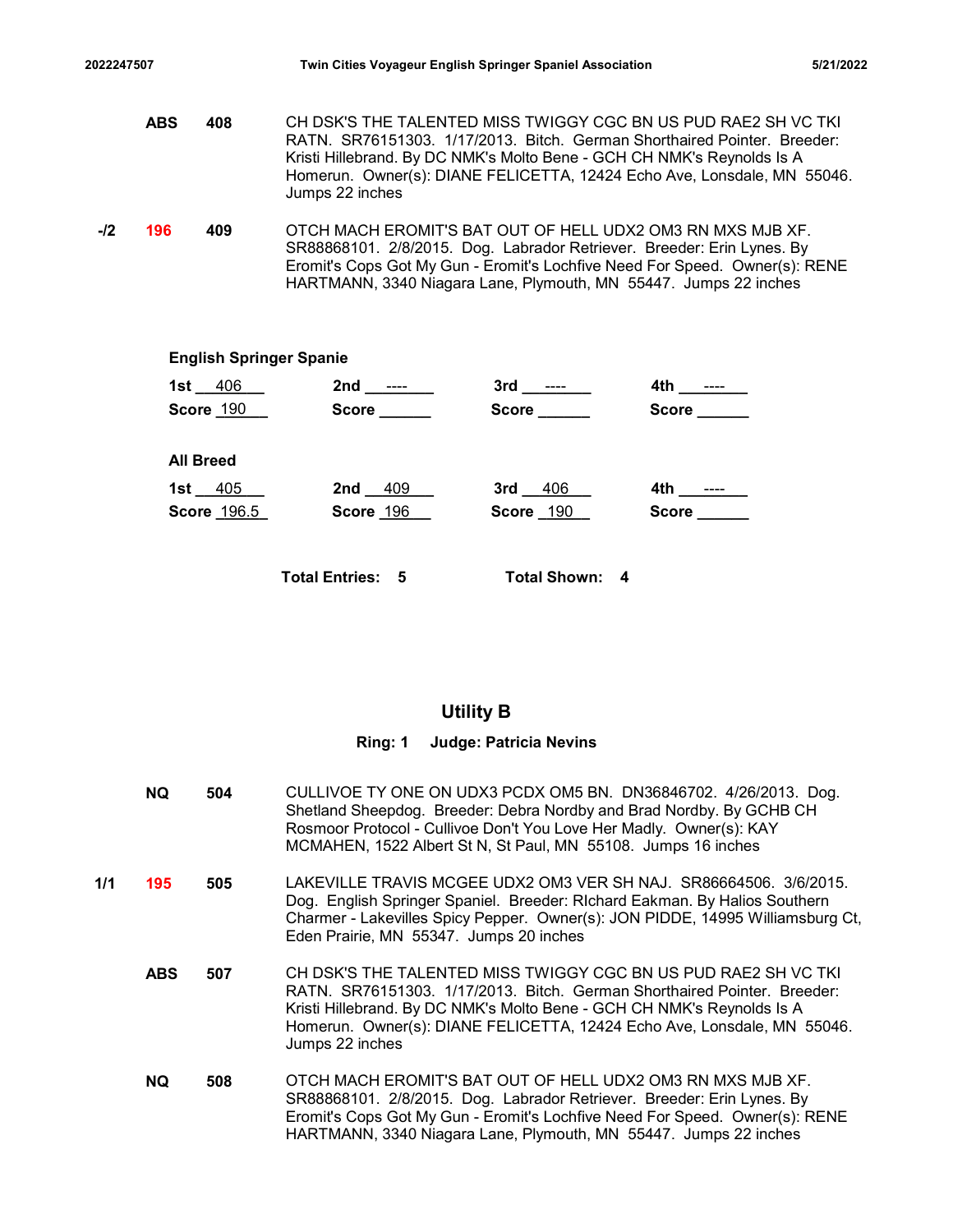| 2022247507<br>Twin Cities Voyageur English Springer Spaniel Association<br>5/21/2022<br><b>English Springer Spanie</b><br>1st 505 2nd ---- 3rd ---- 4th ----<br>Score 195 Score Score<br>Score ______<br>Score _____<br><b>All Breed</b><br>1st $-505$<br>$4th$ ________<br><b>Score 195</b><br>Score ______<br>Score ______<br>Score _____<br><b>Total Entries: 4</b><br>Total Shown: 3<br><b>High in Trial - Specialty</b><br><b>High Combined - Specialty</b><br>195<br>385<br>505<br>406 |  |  |  |  |
|----------------------------------------------------------------------------------------------------------------------------------------------------------------------------------------------------------------------------------------------------------------------------------------------------------------------------------------------------------------------------------------------------------------------------------------------------------------------------------------------|--|--|--|--|
|                                                                                                                                                                                                                                                                                                                                                                                                                                                                                              |  |  |  |  |
|                                                                                                                                                                                                                                                                                                                                                                                                                                                                                              |  |  |  |  |
|                                                                                                                                                                                                                                                                                                                                                                                                                                                                                              |  |  |  |  |
|                                                                                                                                                                                                                                                                                                                                                                                                                                                                                              |  |  |  |  |
|                                                                                                                                                                                                                                                                                                                                                                                                                                                                                              |  |  |  |  |
|                                                                                                                                                                                                                                                                                                                                                                                                                                                                                              |  |  |  |  |
|                                                                                                                                                                                                                                                                                                                                                                                                                                                                                              |  |  |  |  |
|                                                                                                                                                                                                                                                                                                                                                                                                                                                                                              |  |  |  |  |
|                                                                                                                                                                                                                                                                                                                                                                                                                                                                                              |  |  |  |  |
|                                                                                                                                                                                                                                                                                                                                                                                                                                                                                              |  |  |  |  |
|                                                                                                                                                                                                                                                                                                                                                                                                                                                                                              |  |  |  |  |
|                                                                                                                                                                                                                                                                                                                                                                                                                                                                                              |  |  |  |  |
|                                                                                                                                                                                                                                                                                                                                                                                                                                                                                              |  |  |  |  |
|                                                                                                                                                                                                                                                                                                                                                                                                                                                                                              |  |  |  |  |
|                                                                                                                                                                                                                                                                                                                                                                                                                                                                                              |  |  |  |  |

| <b>High in Trial - Specialty</b> | 505 | 195 | <b>High Combined - Specialty</b> | 406 | 385 |
|----------------------------------|-----|-----|----------------------------------|-----|-----|
|----------------------------------|-----|-----|----------------------------------|-----|-----|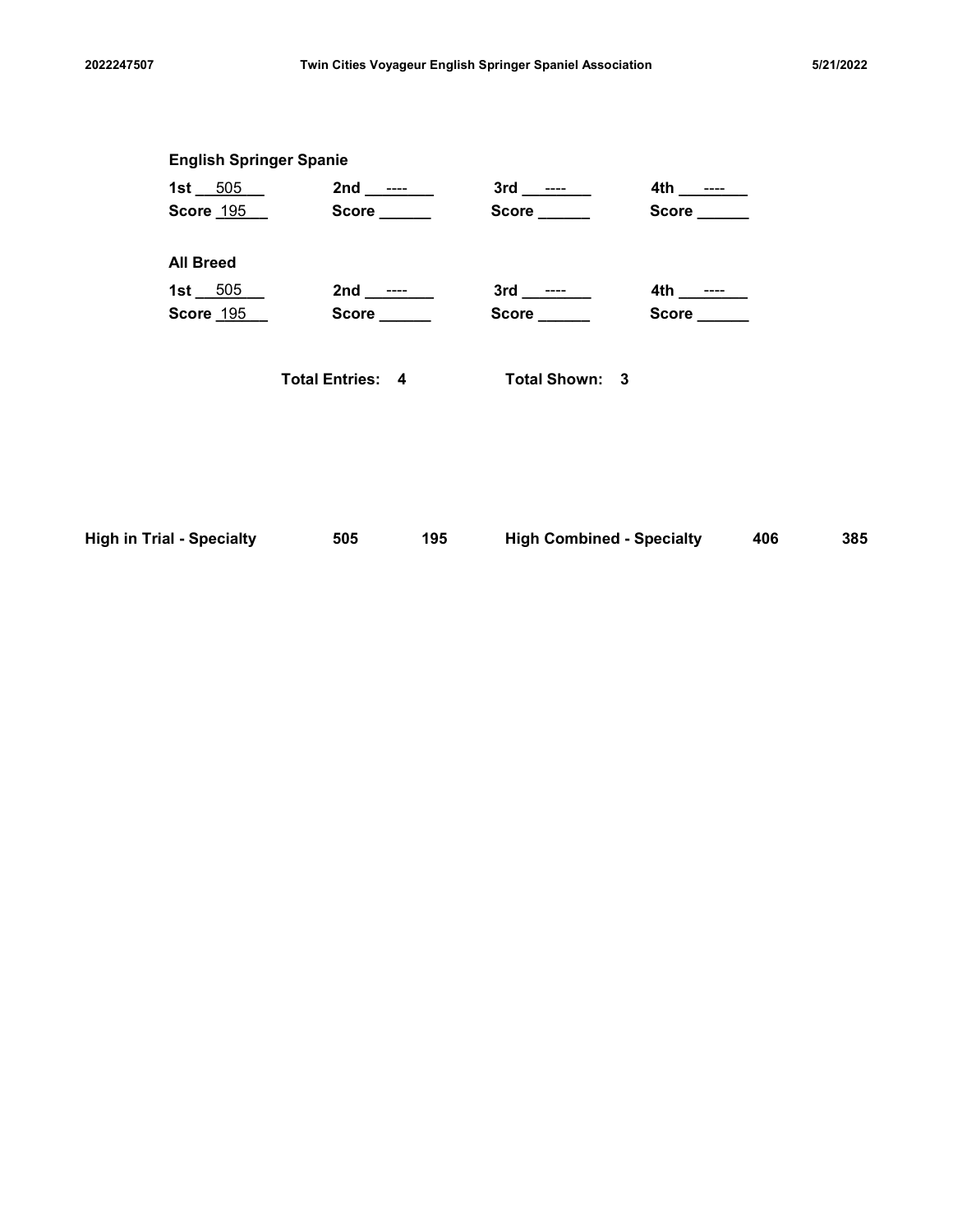# Beginner Novice B

### Ring: 1 Judge: Patricia Nevins

- 3/3 **195.5 601** CH WIL-ORION'S AND SPELLBOUND JOY UNSPEAKABLE CGC TKN. SS17678906. 1/29/2020. Bitch. English Springer Spaniel. Breeder: Janice Johnson, Erica & Riley Brookshire. By CH Foxboro Wil-Orion's Outside the Lines - GCH Maxwell's Count on Me. Owner(s): COURTNEY HANSEN, 2364 La Port Dr., Mounds View, MN 55112.
- 2/2 **197 602** CH TAGALONG'S OH MY I DO DECLARE!. SS09762802. 10/24/2018. Bitch. English Springer Spaniel. Breeder: Sarah M Willms. By GCH CH Sebre's Wine Not? - GCHB CH Tagalong's Oh My My. Owner(s): KAREN BOLT AND SARAH WILLMS, 2143 8th Ave, Byron Center, MI 49315.
	- **ABS 604** VINEWOOD'S THE FIRE INSIDE. SS26852402. 4/16/2021. Dog. English Springer Spaniel. Breeder: Kathy Patregnani. By CH OTCH MACH8 VinEwood Makin' A Splash UDX3 OM6 VER RAE2 MH MXB3 MJB3 T2B2 WDX - VinEwood Me Myself & I. Owner(s): LAURA SCHREINER AND ADAM VANDELTEI, 4493 N Pine Tree Rd, Oneida, WI 54155.
	- 605 VINEWOOD U GOT THE LOOKE RN CGC TKI. SS12212604. 6/1/2019. Dog. NQ English Springer Spaniel. Breeder: Kathy Patregnani & Sofia Colburn. By Segre's Wine Not? - VinEwood Mt Pockets. Owner(s): KRISTEEN KLEIN, 3330 Henry Lane, Santa Rosa, CA 95401.
- -**/4 181 203** ARBOR'S CROWN PRINCE PURPLE. WS60783206. 5/1/2018. Dog. Standard Schnauzer. Breeder: Lauren Keltos and Klare McNeil. By GCH CH Halcyon's Bullet with Butterfly Wings - CH Arbor's Ava Adore. Owner(s): MARJANA CALLERY, 2510 Queensport Rd, Woodbury, MN 55125.
- **1/1 198.5 205 CH** WIL-ORION'S TRI TO REMEMBER AXP AJP OFP CGC TKN. SS07051201. 7/24/2018. Dog. English Springer Spaniel. Breeder: Janice Johnson, Erica & Riley Brookshire, Courtney Hansen. By CH Foxboro Wil-Orion's Outside the Lines - Desertsun Wil-Orion's Goodbye Ordinary. Owner(s): COURTNEY HANSEN, 2364 La Port Dr., Mounds View, MN 55112.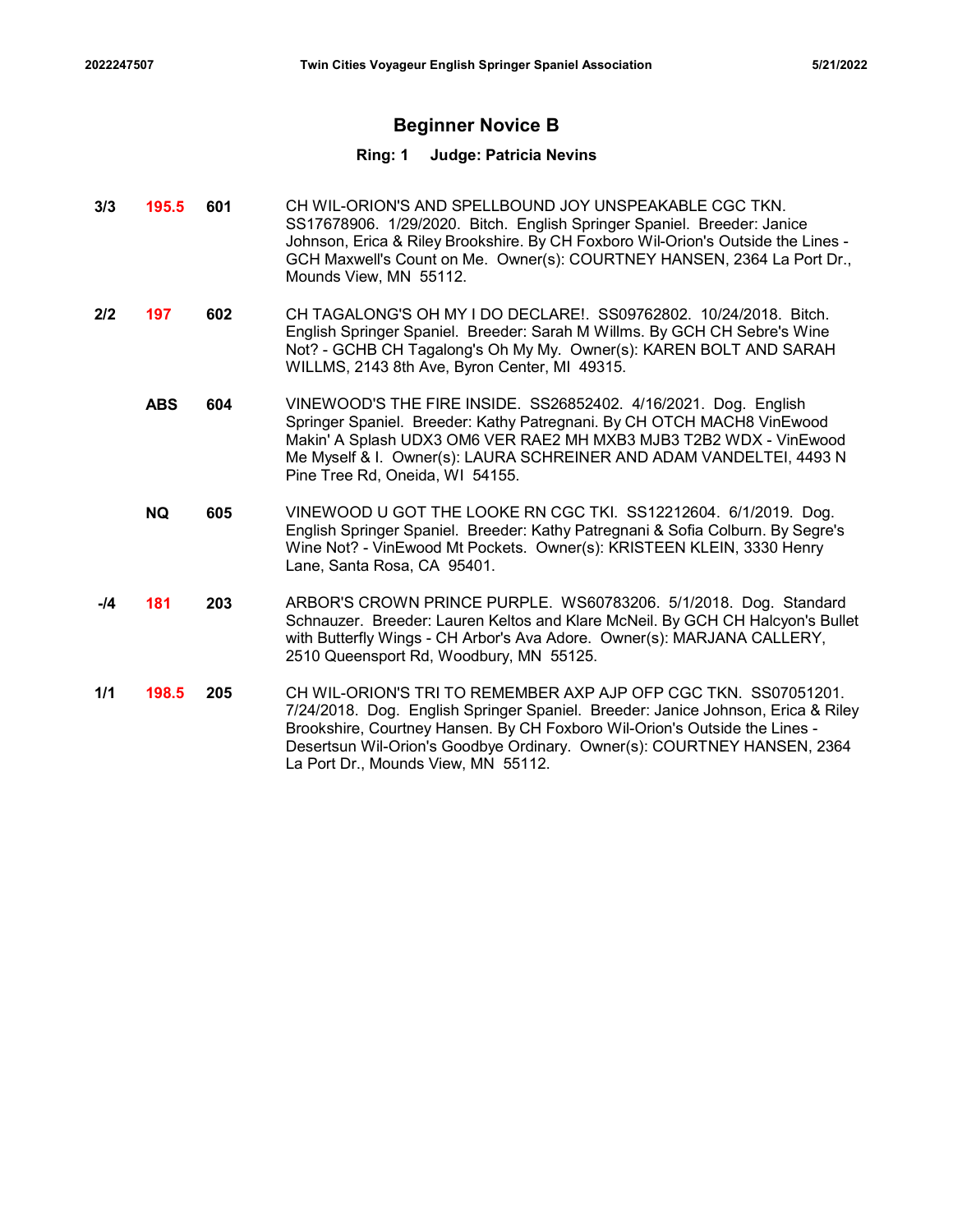|                                | Twin Cities Voyageur English Springer Spaniel Association |                |              | 5/21/2022 |
|--------------------------------|-----------------------------------------------------------|----------------|--------------|-----------|
|                                |                                                           |                |              |           |
| <b>English Springer Spanie</b> |                                                           |                |              |           |
| 1st $205$                      | 602<br>$2nd$ <sub><math>-</math></sub>                    | $3rd$ 601      |              |           |
| Score 198.5                    | Score 197                                                 | Score 195.5    | Score ______ |           |
| <b>All Breed</b>               |                                                           |                |              |           |
| 1st $_205$                     | 2nd $602$                                                 | $3rd$ 601      | 4th 203      |           |
| Score 198.5                    | Score 197                                                 | Score 195.5    | Score 181    |           |
|                                | <b>Total Entries: 6</b>                                   | Total Shown: 5 |              |           |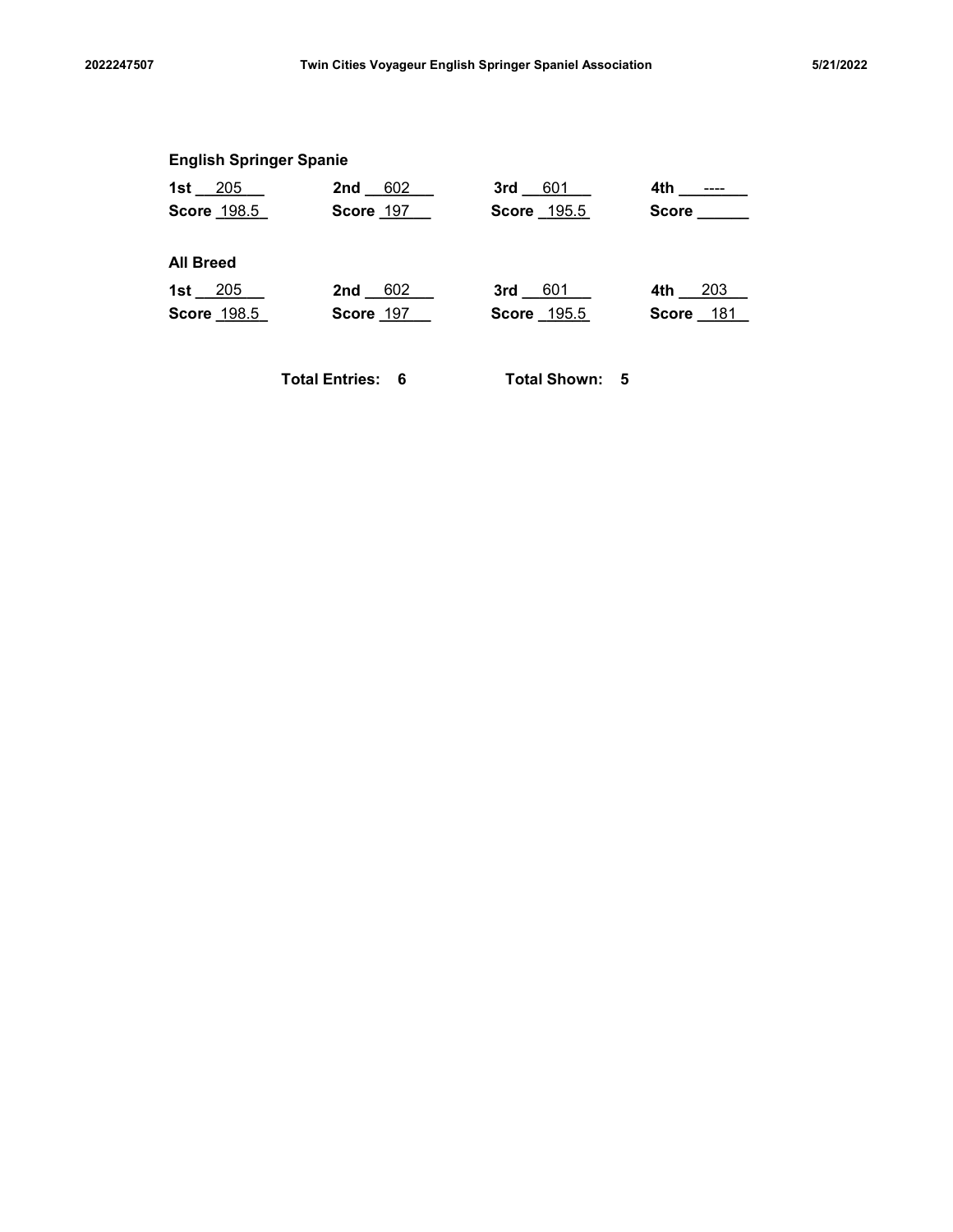# Veteran Obedience

### Ring: 1 Judge: Patricia Nevins

- 701 BRIARTON HEAVEN SENT RENDITION CD PCD BN RAE RM RATN TKI CGCA CGCU. SR70030002. 10/22/2011. Bitch. English Springer Spaniel. Breeder: Cathy Van Kempen & Ruth Dehmel. By CH Felicity's Rendition Guardian Angel - Briarton N Rendition Satin Doll RN NA NAJ. Owner(s): KAY GLAESER, 804 Southview St SE, Watertown, MN 55388. 1912247507<br>
1913<br>
1913 1914 1914 1914 1915 1916<br>
1974 1989 1916 1917 1914 1916<br>
1974 1989 1916 1917 1916 1917 1916<br>
1989 1916 1920/2011. Bitch. English Special Active Van Kempen & Ruth Dehmel. By CH Felicity's Firiarton N Twin Cities Voyageur English Springer Spaniel Association<br>
22247507<br>
191 Total Given Check Ping: 1<br>
201 BRIARTON HEAVEN SENT RENDITION CD PCD BN<br>
201 BRIARTON HEAVEN SENT RENDITION CD PCD BN<br>
201 BRIARTON HEAVEN SENT RENDI 1/1 198
- 702 JD'S LADY JAZMINE CDX PCDX BN RE NAP BCAT ACT2 ACT1J SIN THDN CGCA. SR80175601. 10/9/2013. Bitch. English Springer Spaniel. Breeder: Dennis P Chastain. By Chastain Woody Woods - Chastain Sierra Nevada. Owner(s): JILL DUNHAM, 1025 Meadow View Lane, Waterville, IA 52170.
- 703 MILO MCGEE FROM HIRDLER HILL UDX OM2 VER JH RN. SR71569001. 12/16/2011. Dog. English Springer Spaniel. Breeder: Lori Hilleren. By Hirdler Hill's Triple Crown - Bloomfield's Lady Ursala. Owner(s): JON PIDDE AND SANDY PIDDE, 14995 Williamsburg Ct, Eden Prairie, MN 55347.

### English Springer Spanie

|     |                        | King: 1                                                                                                                                                                                                               | Judge: Patricia Nevins |                                                                                                                                                                                                                         |  |
|-----|------------------------|-----------------------------------------------------------------------------------------------------------------------------------------------------------------------------------------------------------------------|------------------------|-------------------------------------------------------------------------------------------------------------------------------------------------------------------------------------------------------------------------|--|
|     | 701                    | Briarton N Rendition Satin Doll RN NA NAJ. Owner(s): KAY GLAESER, 804<br>Southview St SE, Watertown, MN 55388.                                                                                                        |                        | BRIARTON HEAVEN SENT RENDITION CD PCD BN RAE RM RATN TKI CGCA<br>CGCU. SR70030002. 10/22/2011. Bitch. English Springer Spaniel. Breeder:<br>Cathy Van Kempen & Ruth Dehmel. By CH Felicity's Rendition Guardian Angel - |  |
| 3.5 | 702                    | CGCA. SR80175601. 10/9/2013. Bitch. English Springer Spaniel. Breeder:<br>Dennis P Chastain. By Chastain Woody Woods - Chastain Sierra Nevada.<br>Owner(s): JILL DUNHAM, 1025 Meadow View Lane, Waterville, IA 52170. |                        | JD'S LADY JAZMINE CDX PCDX BN RE NAP BCAT ACT2 ACT1J SIN THDN                                                                                                                                                           |  |
|     | 703                    | MILO MCGEE FROM HIRDLER HILL UDX OM2 VER JH RN. SR71569001.<br>PIDDE, 14995 Williamsburg Ct, Eden Prairie, MN 55347.                                                                                                  |                        | 12/16/2011. Dog. English Springer Spaniel. Breeder: Lori Hilleren. By Hirdler Hill's<br>Triple Crown - Bloomfield's Lady Ursala. Owner(s): JON PIDDE AND SANDY                                                          |  |
|     |                        | <b>English Springer Spanie</b>                                                                                                                                                                                        |                        |                                                                                                                                                                                                                         |  |
|     | 1st $703$              | 2nd 702                                                                                                                                                                                                               | 3rd 701                | 4th ________                                                                                                                                                                                                            |  |
|     | Score 198              | Score 193.5                                                                                                                                                                                                           | <b>Score 191</b>       | Score ______                                                                                                                                                                                                            |  |
|     | <b>All Breed</b>       |                                                                                                                                                                                                                       |                        |                                                                                                                                                                                                                         |  |
|     | 1st $703$<br>Score 198 | 2nd 702<br>Score 193.5                                                                                                                                                                                                | 3rd 701<br>Score 191   | <b>Score Score</b>                                                                                                                                                                                                      |  |
|     |                        | <b>Total Entries: 3</b>                                                                                                                                                                                               | <b>Total Shown: 3</b>  |                                                                                                                                                                                                                         |  |
|     |                        |                                                                                                                                                                                                                       |                        |                                                                                                                                                                                                                         |  |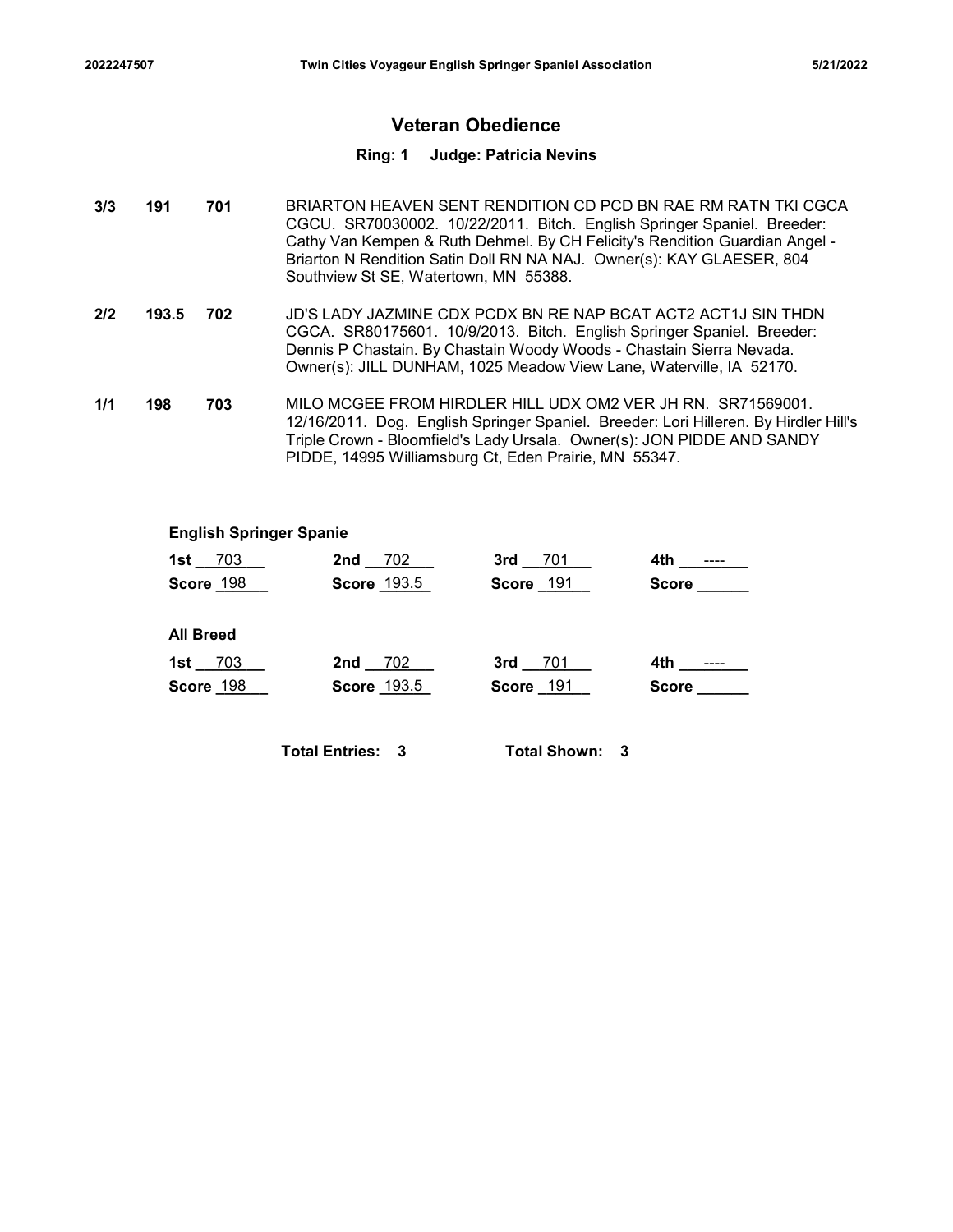# Rally

# Rally Novice B

### Ring: 2 Judge: Cynthia Rustad

- -/2 **100 901** BORGO'S GLORIOUS SHAMROCK OF WHITEHEATHER CDX GN BN RN NA NAJ ACT2 RATS CGC TKN. RN30523002. 1/10/2017. Bitch. West Highland White Terrier. Breeder: Deborah Colvin Borgo. By CH Dionysus D'Borgo - CH The Baroness Von Borgo O'Mi'Wee. Owner(s): MARY LOWDEN, 3940 Palisade Way, Eagan, MN 55122.
	- **93 902** ARBOR'S CROWN PRINCE PURPLE. WS60783206. 5/1/2018. Dog. Standard Schnauzer. Breeder: Lauren Keltos and Klare McNeil. By GCH CH Halcyon's Bullet with Butterfly Wings - CH Arbor's Ava Adore. Owner(s): MARJANA CALLERY, 2510 Queensport Rd, Woodbury, MN 55125.
	- **99 903** BRIARTON PATRIOT ON EAGLE'S WINGS. SS19462112. 6/9/2020. Dog. English Springer Spaniel. Breeder: Cathy Van Kempen & Kay Glaeser. By CH Briarton Patriot Games CD PCD BN GN RAE RATN CGCA CGCU TKI - GCH CH Briarton Topsy Turvy. Owner(s): CAROL HITZ AND GARY HITZ, KAY GLAESER & CATHY VAN KEMPEN, 14785 County Rd 122, Watertown, MN 55388.
- **4/- 99 904** PATRIOT NORTHWOOD'S CRACKL'N FIRE. SS19462109. 6/9/2020. Bitch. English Springer Spaniel. Breeder: Cathy Van Kempen & Kay Glaeser. By CH Briarton Patriot Games CD RAE RATN - CH Briarton Topsy Turvy. Owner(s): SHIRLEY HARFORD, 7816 66th Ave N, Brooklyn Park, MN 55428.
- 1/1 **100 905** CH WIL-ORION'S AND SPELLBOUND JOY UNSPEAKABLE CGC TKN. SS17678906. 1/29/2020. Bitch. English Springer Spaniel. Breeder: Janice Johnson, Erica & Riley Brookshire. By CH Foxboro Wil-Orion's Outside the Lines - GCH Maxwell's Count on Me. Owner(s): COURTNEY HANSEN, 2364 La Port Dr., Mounds View, MN 55112.
	- 87 906 CH WIL-ORION'S TRI TO REMEMBER AXP AJP OFP CGC TKN. SS07051201. 7/24/2018. Dog. English Springer Spaniel. Breeder: Janice Johnson, Erica & Riley Brookshire, Courtney Hansen. By CH Foxboro Wil-Orion's Outside the Lines - Desertsun Wil-Orion's Goodbye Ordinary. Owner(s): COURTNEY HANSEN, 2364 La Port Dr., Mounds View, MN 55112.
- 3/4 99 907 BRIARTON PATRIOT HIGH FLYIN' FLAG. SS19462114. 6/9/2020. Bitch. English Springer Spaniel. Breeder: Cathy Van Kempen & Kay Glaeser. By CH Briarton Patriot Games CD PCD BN GN RAE CGCA CGCU TKI RATN - GCH Briarton Topsy Turvy. Owner(s): KAY GLAESER AND DAVE GLAESER, 804 Southview St SE, Watertown, MN 55388.
	- 908 VINEWOOD'S THE ONE THAT I WANT BN BCAT SIN SEN DJ DN TKN. ABS SS20052201. 7/11/2020. Bitch. English Springer Spaniel. Breeder: Sheila Koon & Kathy Patregnani. By Segre's Texas Hold'Em - VinEwood Bright Lights N Action. Owner(s): JILL DUNHAM, 1025 Meadow View Lane, Waterville, IA 52170.
- 2/3 **99** 909 GCH DARTEK'S ELDAMAR JOURNEY'S ALL JAZZED UP. SR79327501. 7/9/2013. Bitch. English Springer Spaniel. Breeder: Tekla Viker, Kim Bullard & Julie Roberts. By CH Amilyn's Flying High - GCH Dartek's Eldamar Envision. Owner(s): TEKLA VIKER, 3610 12th Ave NW, AUstin, MN 55912.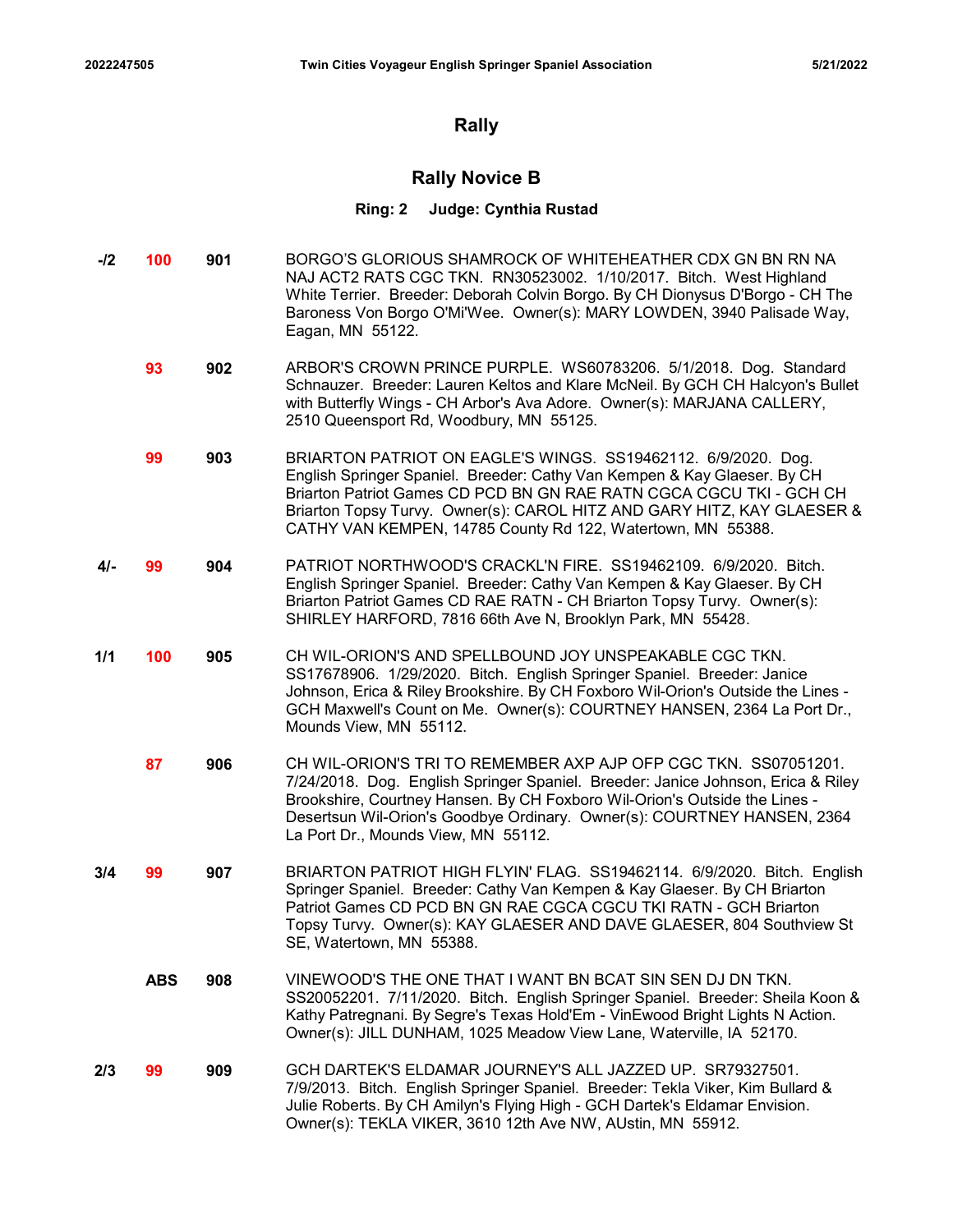2022247505 Twin Cities Voyageur English Springer Spaniel Association 5/21/2022<br>1921/2022 Twin Cities Voyageur English Springer Spaniel Association<br>1930 RAINBOWLAND STEVIE. TS35862903. 6/4/2017. Dog. Papillon. Breeder:<br>1931 **98 801** RAINBOWLAND STEVIE. TS35862903. 6/4/2017. Dog. Papillon. Breeder: Jennifer Yates. By Denny's Majical Wonder - Rainbowland Invigorating Nancy. Owner(s): DEBRA THOMPSON, 2710 Hoyem Court, Eau Claire, WI 54703.

# English Springer Spanie

|                                | Twin Cities Voyageur English Springer Spaniel Association                                                                                                                                                             |                       |           | 5/21/2022 |
|--------------------------------|-----------------------------------------------------------------------------------------------------------------------------------------------------------------------------------------------------------------------|-----------------------|-----------|-----------|
| 801                            | RAINBOWLAND STEVIE. TS35862903. 6/4/2017. Dog. Papillon. Breeder:<br>Jennifer Yates. By Denny's Majical Wonder - Rainbowland Invigorating Nancy.<br>Owner(s): DEBRA THOMPSON, 2710 Hoyem Court, Eau Claire, WI 54703. |                       |           |           |
|                                |                                                                                                                                                                                                                       |                       |           |           |
| <b>English Springer Spanie</b> |                                                                                                                                                                                                                       |                       |           |           |
| 1st $905$                      | 2nd 909                                                                                                                                                                                                               | $3rd - 907$           | 4th $904$ |           |
| Score 100                      | Score 99                                                                                                                                                                                                              | Score 99              | Score 99  |           |
| <b>All Breed</b>               |                                                                                                                                                                                                                       |                       |           |           |
| 1st $_{.005}$                  | 2nd 901                                                                                                                                                                                                               | 3rd 909               | 4th 907   |           |
| <b>Score 100</b>               | Score 100                                                                                                                                                                                                             | Score 99              | Score 99  |           |
|                                | <b>Total Entries: 10</b>                                                                                                                                                                                              | <b>Total Shown: 9</b> |           |           |

# Rally Intermediate

# Ring: 2 Judge: Cynthia Rustad

|       | <b>ABS</b> | 1001 | GCH CH FOXSHIRE TRIPLE PLAY RN TKI. TS40265104. 9/24/2018. Dog. Toy<br>Fox Terrier. Breeder: Sarah Kittener, Jeff Kittner & Joan Krumm. By CH Valdon's<br>Triple Play - CH Valdon's Flrst Day of Summer At Foxshire. Owner(s): MARY<br>MATEJCEK AND SARAH KITTNER, 23269 Echo Ave, Faribault, MN 55021. |
|-------|------------|------|---------------------------------------------------------------------------------------------------------------------------------------------------------------------------------------------------------------------------------------------------------------------------------------------------------|
| $-I3$ | 77         | 1002 | COOPER CABANA. MA50779601. 1/1/2015. Dog. All American Dog. Breeder:<br>Unknown. By Unknown - Unknown. Owner(s): JESSICA SEITEHICK, 3509 Bryant<br>Ave S Unit 1, Minneapolis, MN 55408.                                                                                                                 |
| $-I2$ | 86         | 1003 | APPLERIDGE'S BIG DELICIOUS OF LORALIN'S. DN54835601. 5/15/2018.<br>Bitch. Australian Shepherd. Breeder: Pamela Belz and GLoria Zopzi. By Moonlights<br>Best Bib and Tucker - Lora-Lin's Fearless of Red Hawn. Owner(s): PAMELA BELZ,<br>14023 50th St S, Afton, MN 55001.                               |
| 1/1   | 100        | 1004 | VINEWOOD U GOT THE LOOKE RN CGC TKI. SS12212604. 6/1/2019. Dog.<br>English Springer Spaniel. Breeder: Kathy Patregnani & Sofia Colburn. By Segre's<br>Wine Not? - VinEwood Mt Pockets. Owner(s): KRISTEEN KLEIN, 3330 Henry<br>Lane, Santa Rosa, CA 95401.                                              |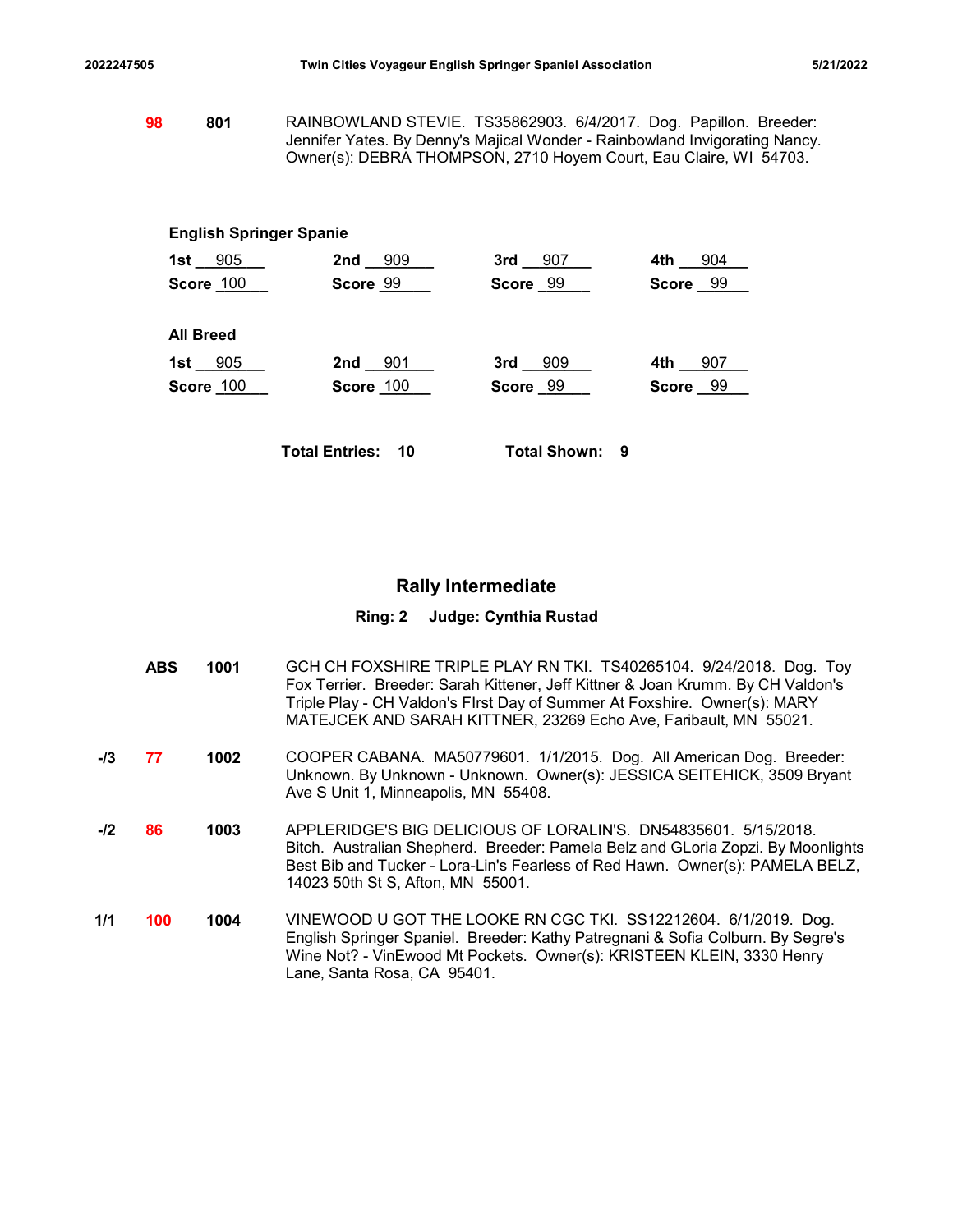| 2022247505 |                                | Twin Cities Voyageur English Springer Spaniel Association                |                       |             | 5/21/2022 |
|------------|--------------------------------|--------------------------------------------------------------------------|-----------------------|-------------|-----------|
|            |                                |                                                                          |                       |             |           |
|            |                                |                                                                          |                       |             |           |
|            | <b>English Springer Spanie</b> |                                                                          |                       |             |           |
|            |                                | 1st <u>1004</u> 2nd <u>----</u> 3rd <u>----</u><br>Score 100 Score Score | Score ______          | Score _____ |           |
|            | <b>All Breed</b>               |                                                                          |                       |             |           |
|            | 1st __1004 __<br>Score 100     | 2nd 1003<br>Score 86                                                     | 3rd 1002<br>Score 77  | Score _____ |           |
|            |                                | <b>Total Entries: 4</b>                                                  | <b>Total Shown: 3</b> |             |           |

# Rally Advanced B

### Ring: 2 Judge: Cynthia Rustad

1101 SIDUS LUCIDA ADRIANA LIMA. NP36001501. 8/13/2013. Bitch. Bulldog. 99 Breeder: Tatiana Katsai. By Moninski Dvorik Tornado of Love - Disney of Streletz. Owner(s): DAVID ANGER, 331 Jesse James Lane, Mahtomedi, MN 55115. Jumps 8 inches **98 1102** WESTSONG MADE U DANCE CGCA RE. PR20491505. 11/28/2017. Bitch. Poodle (Miniature). Breeder: Daborah West. By GCH CH Songbird Uptown Funk - GCH CH Songbird Made U Look West. Owner(s): JAN HOPPER, 15220 9th Ave N, Plymouth, MN 55447. Jumps 8 inches **1/- 96 1104** CH BRIARTON PATRIOT GAMES CD PCD BN GN RAE RATN CGCA CGCU TKI. SR80027402. 10/18/2013. Dog. English Springer Spaniel. Breeder: Cathy Van Kempen & Ruth Dehmel. By GCH Cerise Signature of Telltale CD RN TDI - Briarton N Rendition Satin Doll RN NA NAJ. Owner(s): KAY GLAESER, 804 Southview St SE, Watertown, MN 55388. Jumps 12 inches 1105 CH MACH JORDAN LASER OF ECHO LAKE BN RI MXS MJB MFB T2B4. 85 WS47483905. 6/14/2014. Dog. Standard Schnauzer. Breeder: Kristin Gagner and Leslie Gagner. By GCH CH Jordan Keillor of Windtree - CH Jordan Janis Joplin of Windtree. Owner(s): MARJANA CALLERY, 2510 Queensport Rd, Woodbury, MN 55125. Jumps 12 inches **ABS 1107** PRISTINE'S GOLDEN BOY. WS64585501. 3/19/2019. Dog. Boxer. Breeder: Dave and Audrey Kamphenkel. By GCHS CH Wit's End Te Amo - CH Pure Pride's Purple Rain. Owner(s): LORI SCHERER AND AUDREY KAMPHENKEL, 1867 Beach Dr SE, Forest Lake, MN 55025. Jumps 16 inches -**/1 100 1108** MPACTS MAJESTIC STAR RE AX AXJ XF. DN55692502. 10/28/2018. Bitch. Belgian Malinois. Breeder: Penny Winegartner. By Mpacts Duke of Destiny - Lois Van De Zilveren. Owner(s): AMELIA GRENINGER, 6690 Cameron Ave NE,

Buffalo, MN 55313. Jumps 16 inches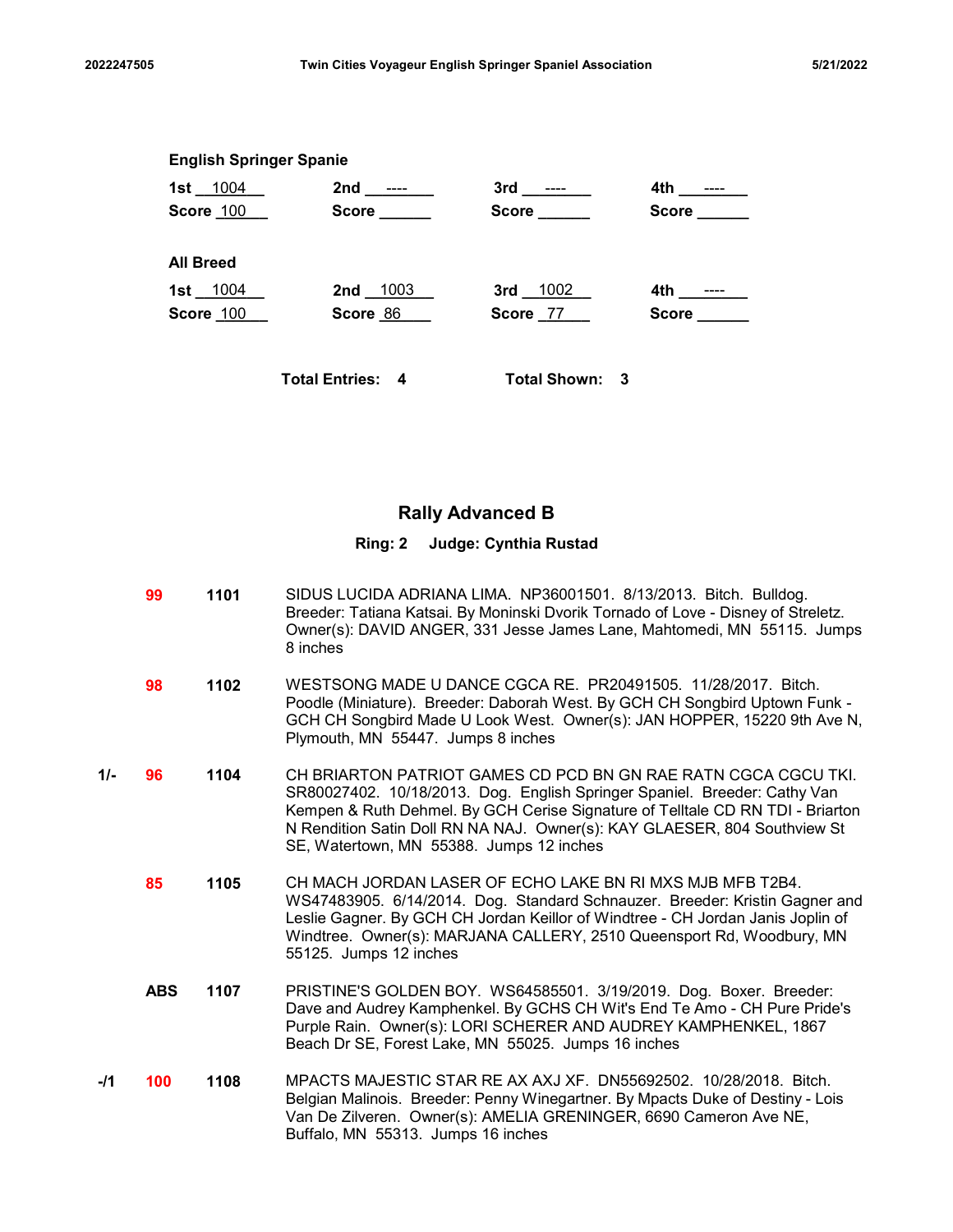| 2022247505 |     |                                |                                                                                                                                                                                                                                                                                                                                                        | Twin Cities Voyageur English Springer Spaniel Association |                                             | 5/21/2022 |
|------------|-----|--------------------------------|--------------------------------------------------------------------------------------------------------------------------------------------------------------------------------------------------------------------------------------------------------------------------------------------------------------------------------------------------------|-----------------------------------------------------------|---------------------------------------------|-----------|
| -/3        | 100 | 1109                           | MACH5 PACH AMELIA'S MISS WEEPING WIMBLEDORFF RE MX MXJ MJP2<br>MXF PAX. SR67774401. 4/7/2011. Bitch. Golden Retriever. Breeder: Catharine<br>Greninger. By Toby II - Corrina's Miss Weeping Willow. Owner(s): AMELIA<br>GRENINGER, 6690 Cameron Ave NE, Buffalo, MN 55313. Jumps 16 inches                                                             |                                                           |                                             |           |
| -14        | 100 | 1110                           | HUNTLEIGH MR QB'S WINNING MOON HIGH PASS UDX OM2 PUTD BN GN<br>VERS RE CA BCAT. SR77640203. 4/5/2013. Dog. Golden Retriever. Breeder:<br>Ruth Ann Favreau and Darleen Harmon. By GCH CH Westmarch I Beelieve -<br>MACH Huntleigh's Dance To The Music. Owner(s): BONNIE SWANSON, 3813<br>Shepherd Hills Circle, Bloomington, MN 55431. Jumps 16 inches |                                                           |                                             |           |
| -/2        | 100 | 1111                           | FIREFLY'S MANGO'S TIME TO SHINE CA DCAT RATS DS CGC TKE.<br>SS12966401. 2/18/2019. Bitch. Golden Retriever. Breeder: Laura Misenhelter. By<br>Risa's Huckleberry Flnn - Firefly's Satin Riviera Anna. Owner(s): NICOLE SIMS,<br>2739 Shadow Ridge Place, Eudora, KS 66025. Jumps 16 inches                                                             |                                                           |                                             |           |
|            | 99  | 1112                           | BEWITCHED CARMODY TULA'S SESSION ALE CD RM RAE JH WC.<br>SR88633101. 6/18/2015. Bitch. Golden Retriever. Breeder: Jean Ihnen. By<br>Bewitched Thistle Rocks Moosehead MH - LaCrosse's Bewitched Bella CD RE MH<br>OD. Owner(s): JEAN IHNEN, 12915 282nd Ave NW, Zimmerman, MN 55398.<br>Jumps 16 inches                                                |                                                           |                                             |           |
|            |     | <b>English Springer Spanie</b> |                                                                                                                                                                                                                                                                                                                                                        |                                                           |                                             |           |
|            |     | 1st 1104<br>Score 96           | Score _____                                                                                                                                                                                                                                                                                                                                            | $3rd$ ________<br>Score                                   | 4th ________<br>$Score$ <sub>________</sub> |           |
|            |     | <b>All Breed</b>               |                                                                                                                                                                                                                                                                                                                                                        |                                                           |                                             |           |
|            |     | 1st 1108<br><b>Score 100</b>   | 2nd 1111<br><b>Score 100</b>                                                                                                                                                                                                                                                                                                                           | 3rd 1109<br>Score 100                                     | 4th $1110$<br><b>Score</b> 100              |           |
|            |     |                                | <b>Total Entries: 10</b>                                                                                                                                                                                                                                                                                                                               | Total Shown: 9                                            |                                             |           |

# English Springer Spanie

| 1st 1104         | 2nd<br>$\cdots$  | 3rd<br>$---$     | 4th<br>----  |
|------------------|------------------|------------------|--------------|
| Score 96         | Score            | <b>Score</b>     | <b>Score</b> |
| <b>All Breed</b> |                  |                  |              |
| 1st 1108         | 2nd 1111         | 3rd 1109         | 1110<br>4th  |
| <b>Score 100</b> | <b>Score 100</b> | <b>Score</b> 100 | Score 100    |
|                  |                  |                  |              |
|                  |                  |                  |              |

# Rally Excellent B

# Ring: 2 Judge: Cynthia Rustad

- 1202 SIDUS LUCIDA ADRIANA LIMA. NP36001501. 8/13/2013. Bitch. Bulldog. 100 Breeder: Tatiana Katsai. By Moninski Dvorik Tornado of Love - Disney of Streletz. Owner(s): DAVID ANGER, 331 Jesse James Lane, Mahtomedi, MN 55115. Jumps 8 inches
- 1203 WESTSONG MADE U DANCE CGCA RE. PR20491505. 11/28/2017. Bitch. Poodle (Miniature). Breeder: Daborah West. By GCH CH Songbird Uptown Funk - GCH CH Songbird Made U Look West. Owner(s): JAN HOPPER, 15220 9th Ave N, Plymouth, MN 55447. Jumps 8 inches 89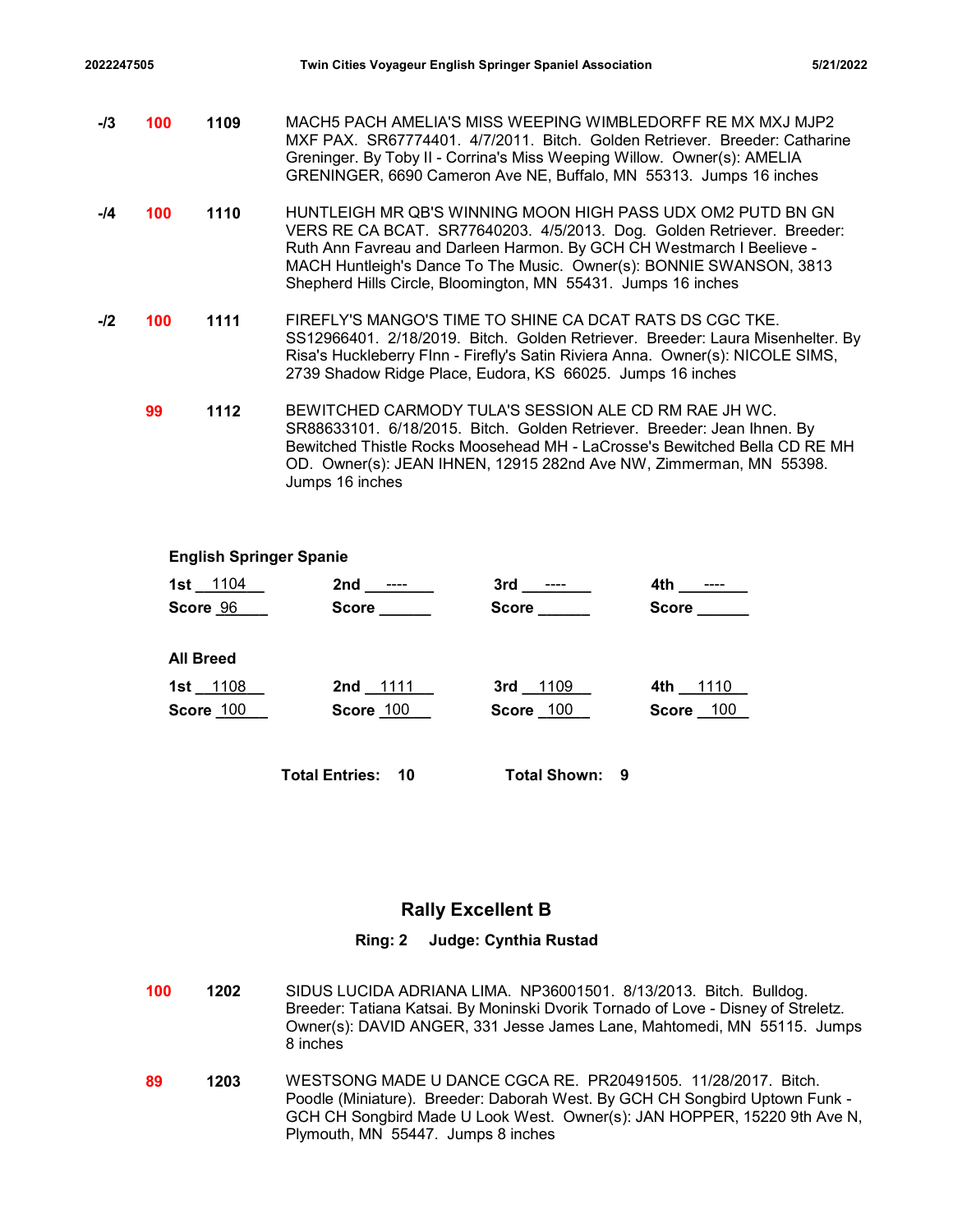2022247505 Twin Cities Voyageur English Springer Spaniel Association 5/21/2022<br>11- **100** 1206 CH BRIARTON PATRIOT GAMES CD PCD BN GN RAE RATN CGCA CGCU TKI.<br>107 SR80027402. 10/18/2013. Dog. English Springer Spaniel. Breede 1/- **100 1206** CH BRIARTON PATRIOT GAMES CD PCD BN GN RAE RATN CGCA CGCU TKI. SR80027402. 10/18/2013. Dog. English Springer Spaniel. Breeder: Cathy Van Kempen & Ruth Dehmel. By GCH Cerise Signature of Telltale CD RN TDI - Briarton N Rendition Satin Doll RN NA NAJ. Owner(s): KAY GLAESER, 804 Southview St SE, Watertown, MN 55388. Jumps 12 inches -**/2 100 1207** MPACTS MAJESTIC STAR RE AX AXJ XF. DN55692502. 10/28/2018. Bitch. Belgian Malinois. Breeder: Penny Winegartner. By Mpacts Duke of Destiny - Lois Van De Zilveren. Owner(s): AMELIA GRENINGER, 6690 Cameron Ave NE, Buffalo, MN 55313. Jumps 16 inches -/4 **100 1208** FIREFLY'S MANGO'S TIME TO SHINE CA DCAT RATS DS CGC TKE. SS12966401. 2/18/2019. Bitch. Golden Retriever. Breeder: Laura Misenhelter. By Risa's Huckleberry FInn - Firefly's Satin Riviera Anna. Owner(s): NICOLE SIMS, 2739 Shadow Ridge Place, Eudora, KS 66025. Jumps 16 inches 1209 BEWITCHED CARMODY TULA'S SESSION ALE CD RM RAE JH WC. 99 SR88633101. 6/18/2015. Bitch. Golden Retriever. Breeder: Jean Ihnen. By Bewitched Thistle Rocks Moosehead MH - LaCrosse's Bewitched Bella CD RE MH OD. Owner(s): JEAN IHNEN, 12915 282nd Ave NW, Zimmerman, MN 55398. Jumps 16 inches -/1 **100 1210** HOHUM'S SHADOW FROM THE MOON RA AX AXJ XF CGC TKI. SS15686403. 11/26/2019. Dog. Golden Retriever. Breeder: Gordon Schlichting & Marlele Dingmann. By Topbrass One More Trip to Birdland - Thistle Rocks Favirote Things. Owner(s): AMELIA GRENINGER, 6690 Cameron Ave NE, Buffalo, MN 55313. Jumps 16 inches **89 1211 HUNTLEIGH MR QB'S WINNING MOON HIGH PASS UDX OM2 PUTD BN GN** VERS RE CA BCAT. SR77640203. 4/5/2013. Dog. Golden Retriever. Breeder: Ruth Ann Favreau and Darleen Harmon. By GCH CH Westmarch I Beelieve - MACH Huntleigh's Dance To The Music. Owner(s): BONNIE SWANSON, 3813 Shepherd Hills Circle, Bloomington, MN 55431. Jumps 16 inches -/3 **100 1212** MACH5 PACH AMELIA'S MISS WEEPING WIMBLEDORFF RE MX MXJ MJP2 MXF PAX. SR67774401. 4/7/2011. Bitch. Golden Retriever. Breeder: Catharine Greninger. By Toby II - Corrina's Miss Weeping Willow. Owner(s): AMELIA GRENINGER, 6690 Cameron Ave NE, Buffalo, MN 55313. Jumps 16 inches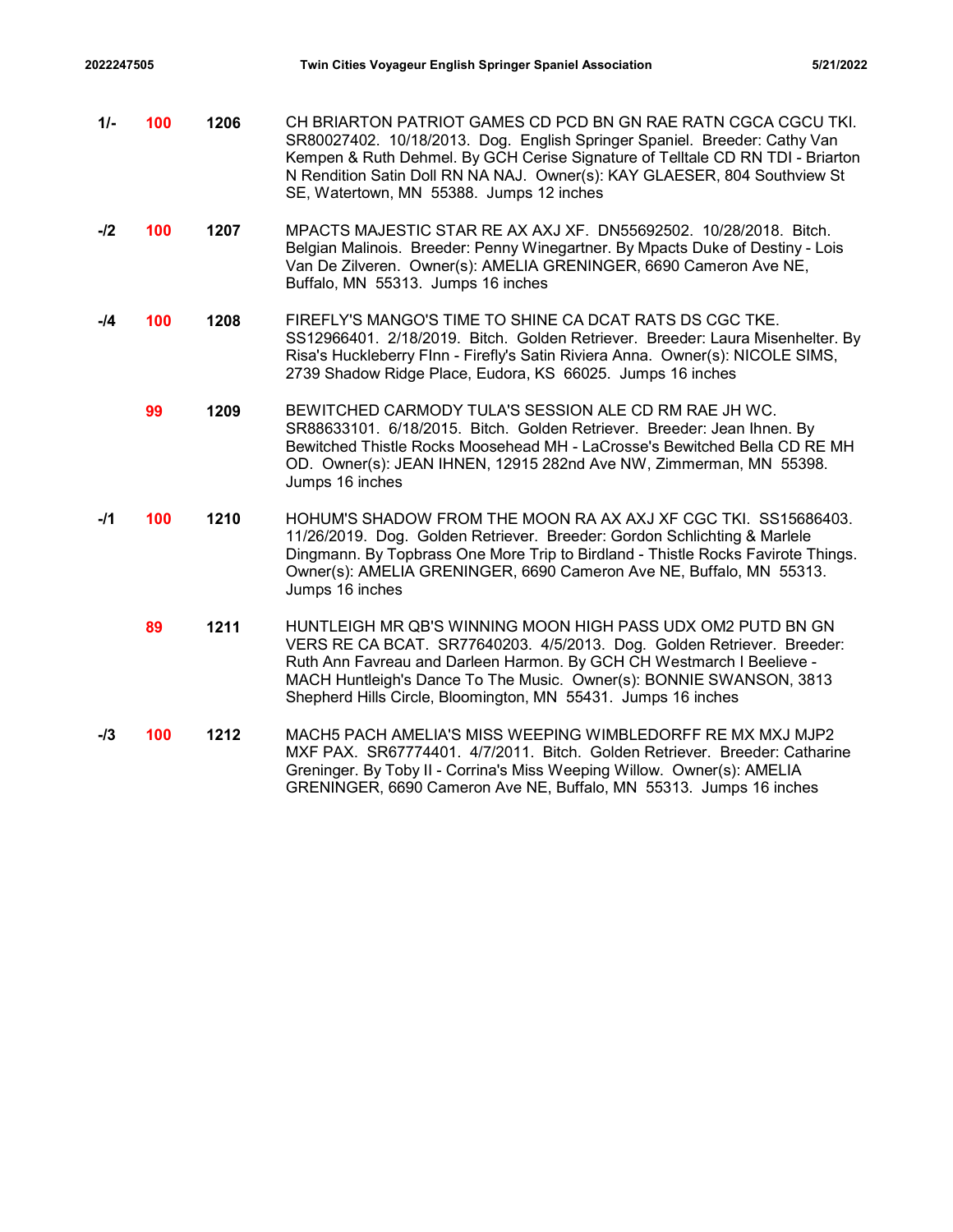| 2022247505 |                                | Twin Cities Voyageur English Springer Spaniel Association                |                       |                       | 5/21/2022 |
|------------|--------------------------------|--------------------------------------------------------------------------|-----------------------|-----------------------|-----------|
|            |                                |                                                                          |                       |                       |           |
|            |                                |                                                                          |                       |                       |           |
|            | <b>English Springer Spanie</b> |                                                                          |                       |                       |           |
|            |                                | 1st <u>1206</u> 2nd <u>----</u> 3rd <u>----</u><br>Score 100 Score Score | Score ______          | Score                 |           |
|            | <b>All Breed</b>               |                                                                          |                       |                       |           |
|            | 1st 1210<br>Score 100          | 2nd 1207<br>Score 100                                                    | 3rd 1212<br>Score 100 | 4th 1208<br>Score 100 |           |
|            |                                | <b>Total Entries: 9</b>                                                  | <b>Total Shown: 9</b> |                       |           |

# Rally Master

### Ring: 2 Judge: Cynthia Rustad

- **1301** WESTSONG MADE U DANCE CGCA RE. PR20491505. 11/28/2017. Bitch. Poodle (Miniature). Breeder: Daborah West. By GCH CH Songbird Uptown Funk - GCH CH Songbird Made U Look West. Owner(s): JAN HOPPER, 15220 9th Ave N, Plymouth, MN 55447. Jumps 8 inches
- -**/4 99 1302** SIDUS LUCIDA ADRIANA LIMA. NP36001501. 8/13/2013. Bitch. Bulldog. Breeder: Tatiana Katsai. By Moninski Dvorik Tornado of Love - Disney of Streletz. Owner(s): DAVID ANGER, 331 Jesse James Lane, Mahtomedi, MN 55115. Jumps 8 inches
	- **97 1303** TOPFLITE MERIT ONLY A GAME BN UDX RAE. TS07845601. 3/31/2011. Dog. Papillon. Breeder: Erin A Moore & Sandra Schumacher. By Arkeno This Rounds On You - Topflite Only Game In Town. Owner(s): JUDY FEY, 17412 Cty Rd 101 W, Wayzata, MN 55391. Jumps 8 inches
	- 1304 BLUVALLEY PRINCE OF THE PHOENIX CD PCD RM3 RAE OA OAJ NF CA 80 DCAT CGC TKI. DN40765402. 8/25/2014. Dog. Shetland Sheepdog. Breeder: Patricia Bores and Rose Marie Jorgensen. By BluValley Macarena - Telyn's Enjoying Everyday Life. Owner(s): STEFFANY CHRISTIANSON, 13437 181st Circle NW, Elk RIver, MN 55330. Jumps 12 inches
- 1/3 **99** 1305 CH BRIARTON PATRIOT GAMES CD PCD BN GN RAE RATN CGCA CGCU TKI. SR80027402. 10/18/2013. Dog. English Springer Spaniel. Breeder: Cathy Van Kempen & Ruth Dehmel. By GCH Cerise Signature of Telltale CD RN TDI - Briarton N Rendition Satin Doll RN NA NAJ. Owner(s): KAY GLAESER, 804 Southview St SE, Watertown, MN 55388. Jumps 12 inches
- -**/1 100 1307** MPACTS MAJESTIC STAR RE AX AXJ XF. DN55692502. 10/28/2018. Bitch. Belgian Malinois. Breeder: Penny Winegartner. By Mpacts Duke of Destiny - Lois Van De Zilveren. Owner(s): AMELIA GRENINGER, 6690 Cameron Ave NE, Buffalo, MN 55313. Jumps 16 inches